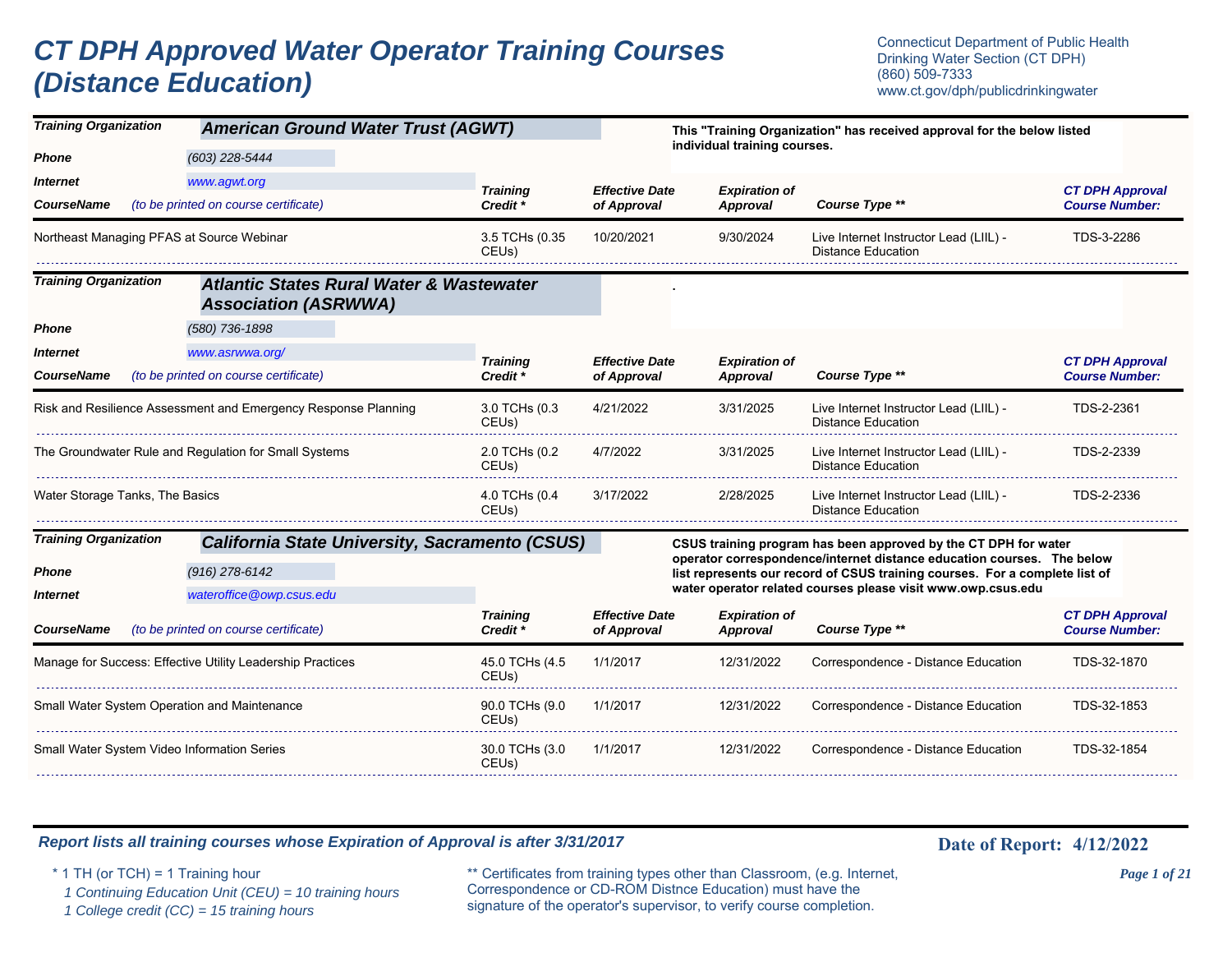|                                                     | Small Water Systems: Disinfection and Water Sources             | 18.0 TCHs (1.8)<br>CEUs)               | 1/1/2017                             | 12/31/2022                              | Internet - Distance Education                                           | TDS-32-1857                                     |
|-----------------------------------------------------|-----------------------------------------------------------------|----------------------------------------|--------------------------------------|-----------------------------------------|-------------------------------------------------------------------------|-------------------------------------------------|
| Small Water Systems: Laboratory                     |                                                                 | 18.0 TCHs (1.8)<br>CEUs)               | 1/1/2017                             | 12/31/2022                              | Internet - Distance Education                                           | TDS-32-1859                                     |
|                                                     | Small Water Systems: Small Water Treatment Plants               | 18.0 TCHs (1.8<br>CEUs)                | 1/1/2017                             | 12/31/2022                              | Internet - Distance Education                                           | T-32-1856                                       |
| Small Water Systems: Water Rates/Safety             |                                                                 | 18.0 TCHs (1.8)<br>CEUs)               | 1/1/2017                             | 12/31/2022                              | Internet - Distance Education                                           | TDS-32-1858                                     |
| Small Water Systems: Wells                          |                                                                 | 18.0 TCHs (1.8<br>CEUs)                | 1/1/2017                             | 12/31/2022                              | Internet - Distance Education                                           | TDS-32-1855                                     |
| Utility Management                                  |                                                                 | 20.0 TCHs (2.0<br>CEUs)                | 1/1/2017                             | 12/31/2022                              | Correspondence - Distance Education                                     | TDS-32-1869                                     |
|                                                     | Water Distribution System Operation and Maintenance             | 90.0 TCHs (9.0<br>CEUs)                | 1/1/2017                             | 12/31/2022                              | Correspondence - Distance Education                                     | DS-32-1860                                      |
| Water Distribution System: Facilities               |                                                                 | 18.0 TCHs (1.8)<br>CEUs)               | 1/1/2017                             | 12/31/2022                              | Internet - Distance Education                                           | DS-32-1862                                      |
|                                                     | Water Distribution System: Operation and Maintenance Activities | 18.0 TCHs (1.8)<br>CEUs)               | 1/1/2017                             | 12/31/2022                              | Internet - Distance Education                                           | DS-32-1864                                      |
| Water Distribution System: Quality and Disinfection |                                                                 | 18.0 TCHs (1.8)<br>CEUs)               | 1/1/2017                             | 12/31/2022                              | Internet - Distance Education                                           | DS-32-1863                                      |
| Water Distribution System: Safety                   |                                                                 | 18.0 TCHs (1.8<br>CEUs)                | 1/1/2017                             | 12/31/2022                              | Internet - Distance Education                                           | DS-32-1861                                      |
| Water Distribution System: System Administration    |                                                                 | 18.0 TCHs (1.8)<br>CEUs)               | 1/1/2017                             | 12/31/2022                              | Internet - Distance Education                                           | DS-32-1865                                      |
|                                                     | Water System Operation & Maintenance Video Training Series      | 30.0 TCHs (3.0<br>CEUs)                | 1/1/2017                             | 12/31/2022                              | Correspondence - Distance Education                                     | TDS-32-1866                                     |
| Water Treatment Plant Operation , Vol. I            |                                                                 | 90.0 TCHs (9.0<br>CEUs)                | 1/1/2017                             | 12/31/2022                              | Correspondence - Distance Education                                     | T-32-1867                                       |
| Water Treatment Plant Operation, Vol. II            |                                                                 | 90.0 TCHs (9.0<br>CEUs)                | 1/1/2017                             | 12/31/2022                              | Correspondence - Distance Education                                     | T-32-1868                                       |
| <b>Training Organization</b>                        | <b>CEU Plan</b>                                                 |                                        |                                      |                                         | This "Training Organization" has received approval for the below listed |                                                 |
| Phone                                               | $(352)$ 754-1259                                                |                                        |                                      | individual training courses.            |                                                                         |                                                 |
| <i><b>Internet</b></i>                              | www.ceuplan.com                                                 |                                        |                                      |                                         |                                                                         |                                                 |
| <b>CourseName</b>                                   | (to be printed on course certificate)                           | <b>Training</b><br>Credit <sup>*</sup> | <b>Effective Date</b><br>of Approval | <b>Expiration of</b><br><b>Approval</b> | Course Type **                                                          | <b>CT DPH Approval</b><br><b>Course Number:</b> |

 *1 Continuing Education Unit (CEU) = 10 training hours*

 *1 College credit (CC) = 15 training hours*

\* 1 TH (or TCH) = 1 Training hour \*\* Certificates from training types other than Classroom, (e.g. Internet, *Page 2 of 21* Correspondence or CD-ROM Distnce Education) must have the signature of the operator's supervisor, to verify course completion.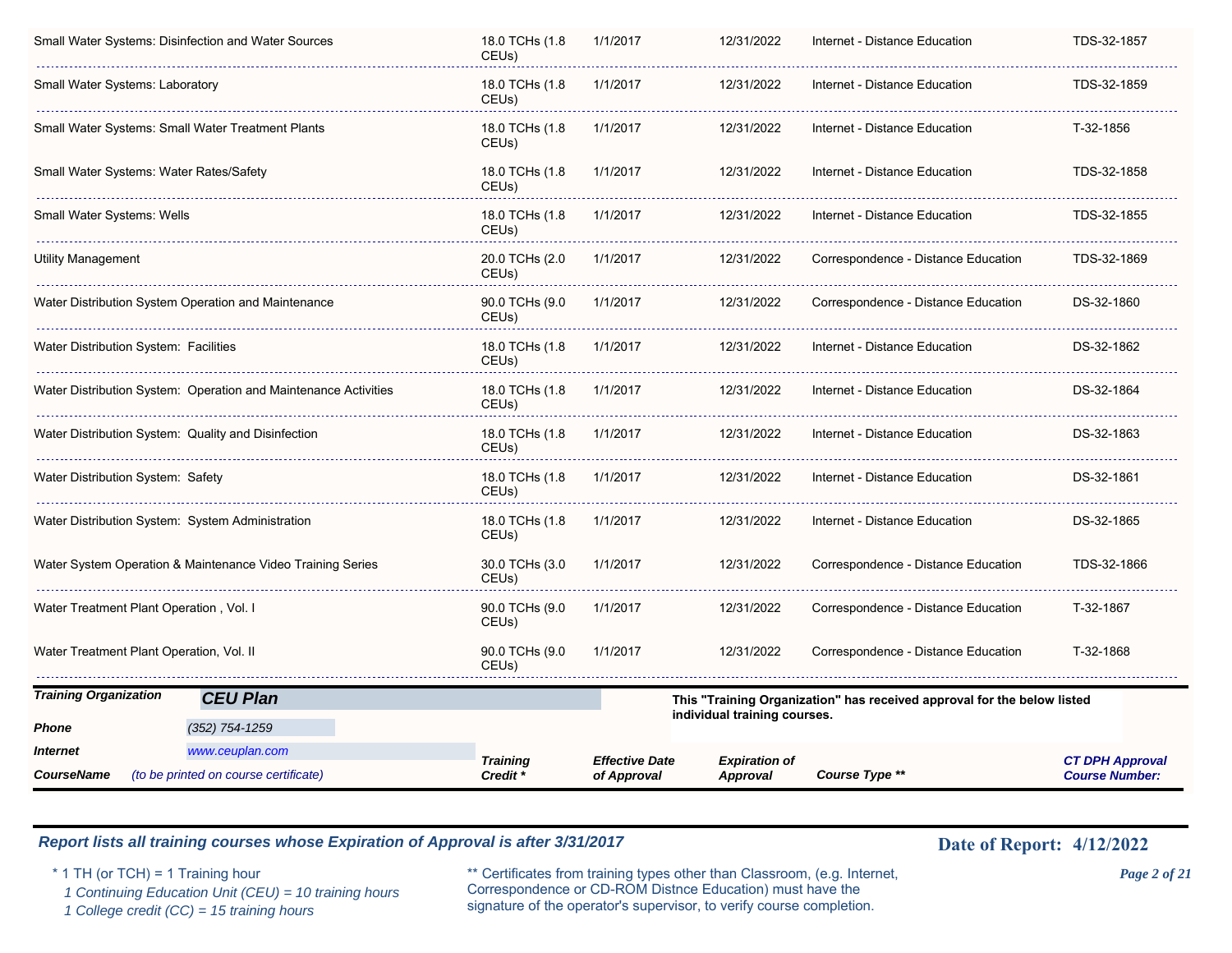| Accounting 101                                       | 1.0 TCH (0.1<br>CEU)   | 7/1/2019  | 6/30/2022 | Internet - Distance Education | TDS-17-1594 |
|------------------------------------------------------|------------------------|-----------|-----------|-------------------------------|-------------|
| Accounting 102                                       | 1.0 TCH (0.1<br>CEU)   | 7/1/2019  | 6/30/2022 | Internet - Distance Education | TDS-17-1595 |
| Air Valves                                           | 2.0 TCHs (0.2<br>CEUs) | 8/25/2020 | 6/30/2022 | Internet - Distance Education | TDS-17-2164 |
| <b>Analytical Chemistry Techniques</b>               | 3.0 TCHs (0.3<br>CEUs) | 7/1/2019  | 6/30/2022 | Internet - Distance Education | TDS-17-1596 |
| Analytical Instruments used for Water & Wastewater   | 2.0 TCHs (0.2<br>CEUs) | 8/25/2020 | 6/30/2022 | Internet - Distance Education | TDS-17-2165 |
| Arsenic Rule                                         | 1.0 TCH (0.1<br>CEU)   | 7/1/2019  | 6/30/2022 | Internet - Distance Education | TDS-17-1597 |
| Asset Management                                     | 2.0 TCHs (0.2<br>CEUs) | 8/25/2020 | 6/30/2022 | Internet - Distance Education | TDS-17-2166 |
| <b>Back Disorders</b>                                | 1.0 TCH (0.1<br>CEU)   | 7/1/2019  | 6/30/2022 | Internet - Distance Education | TDS-17-1598 |
| Backflow Prevention, Introduction to                 | 1.0 TCH (0.1<br>CEU)   | 7/1/2019  | 6/30/2022 | Internet - Distance Education | TDS-17-1599 |
| Basic Chemistry & Laboratory Techniques              | 1.0 TCH (0.1<br>CEU)   | 8/25/2020 | 6/30/2022 | Internet - Distance Education | TDS-17-2167 |
| <b>Basic Computers</b>                               | 1.0 TCH (0.1<br>CEU)   | 7/1/2019  | 6/30/2022 | Internet - Distance Education | TDS-17-1600 |
| <b>Basic Mathematics</b>                             | 1.0 TCH (0.1<br>CEU)   | 7/1/2019  | 6/30/2022 | Internet - Distance Education | TDS-17-1601 |
| Basic Microbiology & Parasites, Introduction to      | 6.0 TCHs (0.6<br>CEUs) | 7/1/2019  | 6/30/2022 | Internet - Distance Education | TDS-17-1602 |
| Basic Microbiology, Part 2                           | 2.0 TCHs (0.2<br>CEUs) | 7/1/2019  | 6/30/2022 | Internet - Distance Education | TDS-17-1603 |
| Basic Microbiology, Part I                           | 1.0 TCH (0.1<br>CEU)   | 7/1/2019  | 6/30/2022 | Internet - Distance Education | TDS-17-1604 |
| Basic Microscopes for Water and Wastewater Operators | 2.0 TCHs (0.2<br>CEUs) | 8/25/2020 | 6/30/2022 | Internet - Distance Education | TDS-17-2168 |
| <b>BC: Atoms &amp; Molecules</b>                     | 1.0 TCH (0.1<br>CEU)   | 7/1/2019  | 6/30/2022 | Internet - Distance Education | TDS-17-1605 |
| BC: Basic Chemistry: Complete Series                 | 10 TCHs (1.0<br>CEUs)  | 7/1/2019  | 6/30/2022 | Internet - Distance Education | TDS-17-1606 |

 *1 Continuing Education Unit (CEU) = 10 training hours*

 *1 College credit (CC) = 15 training hours*

\* 1 TH (or TCH) = 1 Training hour \*\* Certificates from training types other than Classroom, (e.g. Internet, *Page 3 of 21* Correspondence or CD-ROM Distnce Education) must have the signature of the operator's supervisor, to verify course completion.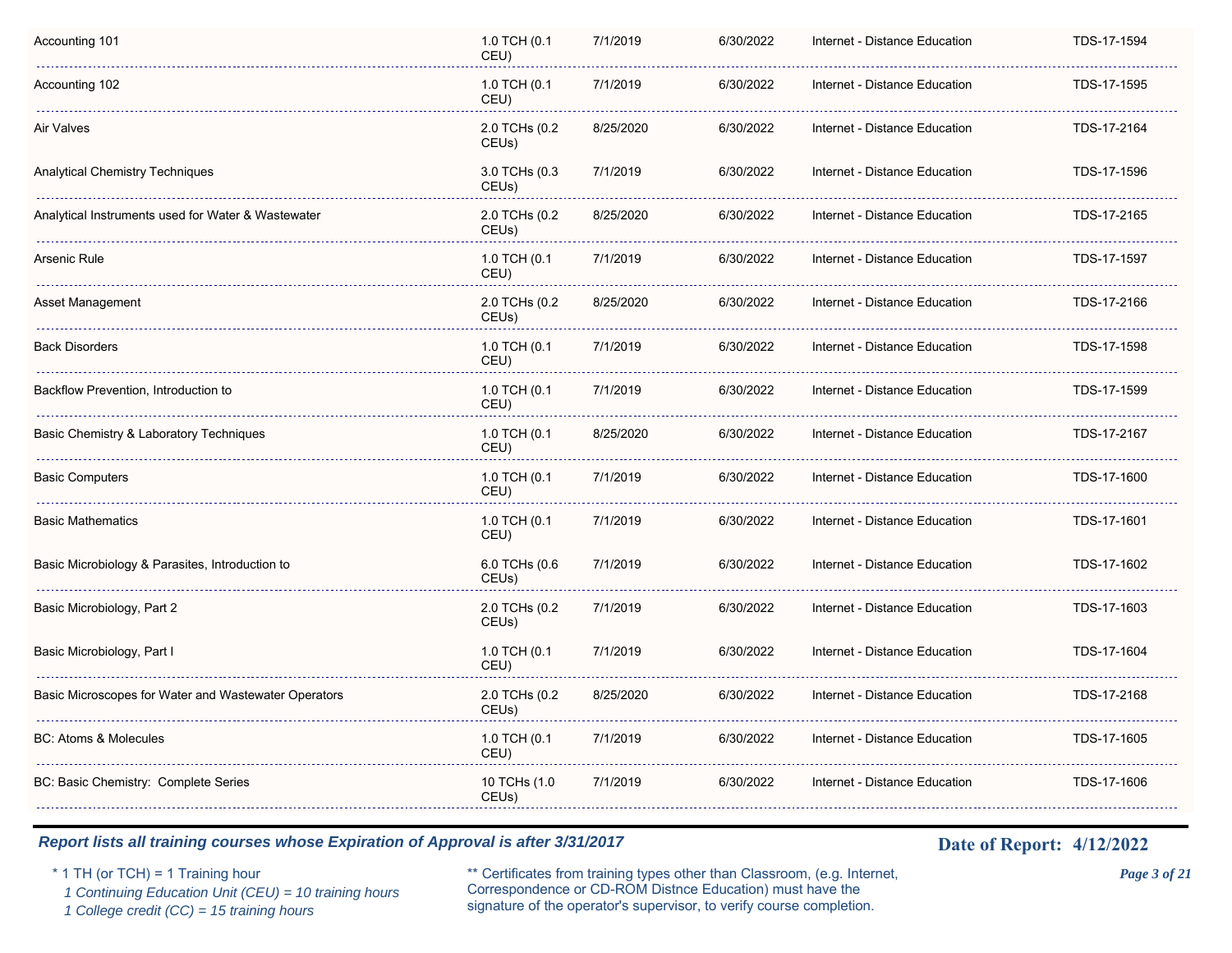| <b>BC: Chemical Bonding</b>                               | 1.0 TCH (0.1<br>CEU)                | 7/1/2019  | 6/30/2022 | Internet - Distance Education | TDS-17-1607 |
|-----------------------------------------------------------|-------------------------------------|-----------|-----------|-------------------------------|-------------|
| <b>BC: Chemical Nonmenclature</b>                         | 1.0 TCH (0.1<br>CEU)                | 7/1/2019  | 6/30/2022 | Internet - Distance Education | TDS-17-1608 |
| <b>BC: Nuclear Decay</b>                                  | 1.0 TCH (0.1<br>CEU)                | 7/1/2019  | 6/30/2022 | Internet - Distance Education | TDS-17-1609 |
| <b>BC: Solubility</b>                                     | 2.0 TCHs (0.2<br>CEUs)              | 7/1/2019  | 6/30/2022 | Internet - Distance Education | TDS-17-1610 |
| <b>BC: States of Matter</b>                               | 1.0 TCH (0.1<br>CEU)                | 7/1/2019  | 6/30/2022 | Internet - Distance Education | TDS-17-1611 |
| <b>BC: Water Purification</b>                             | 2.0 TCHs (0.2<br>CEUs)              | 7/1/2019  | 6/30/2022 | Internet - Distance Education | T-17-1612   |
| BFCS: Becoming a First Class Supervisor - Complete Course | 4.0 TCHs (0.4<br>CEU <sub>s</sub> ) | 7/1/2019  | 6/30/2022 | Internet - Distance Education | TDS-17-1613 |
| <b>BFCS: Delegation/Motivation</b>                        | 1.0 TCH (0.1<br>CEU)                | 7/1/2019  | 6/30/2022 | Internet - Distance Education | TDS-17-1614 |
| <b>BFCS: Effective Supervisory Communication</b>          | 1.0 TCH (0.1<br>CEU)                | 7/1/2019  | 6/30/2022 | Internet - Distance Education | TDS-17-1615 |
| BFCS: Leadership/Coaching                                 | 1.0 TCH (0.1<br>CEU)                | 7/1/2019  | 6/30/2022 | Internet - Distance Education | TDS-17-1616 |
| BFCS: Transition from Craftsman to Supervisor             | 1.0 TCH (0.1<br>CEU)                | 7/1/2019  | 6/30/2022 | Internet - Distance Education | TDS-17-1617 |
| CDC Organization, Introduction into the                   | 1.0 TCH (0.1<br>CEU)                | 7/1/2019  | 6/30/2022 | Internet - Distance Education | TDS-17-1618 |
| <b>Chemical Clothing/Respiratory Protection</b>           | 3.0 TCHs (0.3<br>CEUs)              | 7/1/2019  | 6/30/2022 | Internet - Distance Education | TDS-17-1619 |
| Chloramination                                            | 2.0 TCHs (0.2<br>CEUs)              | 8/25/2020 | 6/30/2022 | Internet - Distance Education | T-17-2169   |
| Chloride Dioxide                                          | 1.0 TCH (0.1<br>CEU)                | 7/1/2019  | 6/30/2022 | Internet - Distance Education | T-17-1620   |
| Chlorinators                                              | 1.0 TCH (0.1<br>CEU)                | 7/1/2019  | 6/30/2022 | Internet - Distance Education | T-17-1621   |
| <b>Chlorine Procedures</b>                                | 1.0 TCH (0.1<br>CEU)                | 7/1/2019  | 6/30/2022 | Internet - Distance Education | TDS-17-1622 |
| Chlorine, Introduction to                                 | 1.0 TCH (0.1<br>CEU)                | 7/1/2019  | 6/30/2022 | Internet - Distance Education | TDS-17-1623 |

 *1 Continuing Education Unit (CEU) = 10 training hours*

 *1 College credit (CC) = 15 training hours*

\* 1 TH (or TCH) = 1 Training hour \*\* Certificates from training types other than Classroom, (e.g. Internet, *Page 4 of 21* Correspondence or CD-ROM Distnce Education) must have the signature of the operator's supervisor, to verify course completion.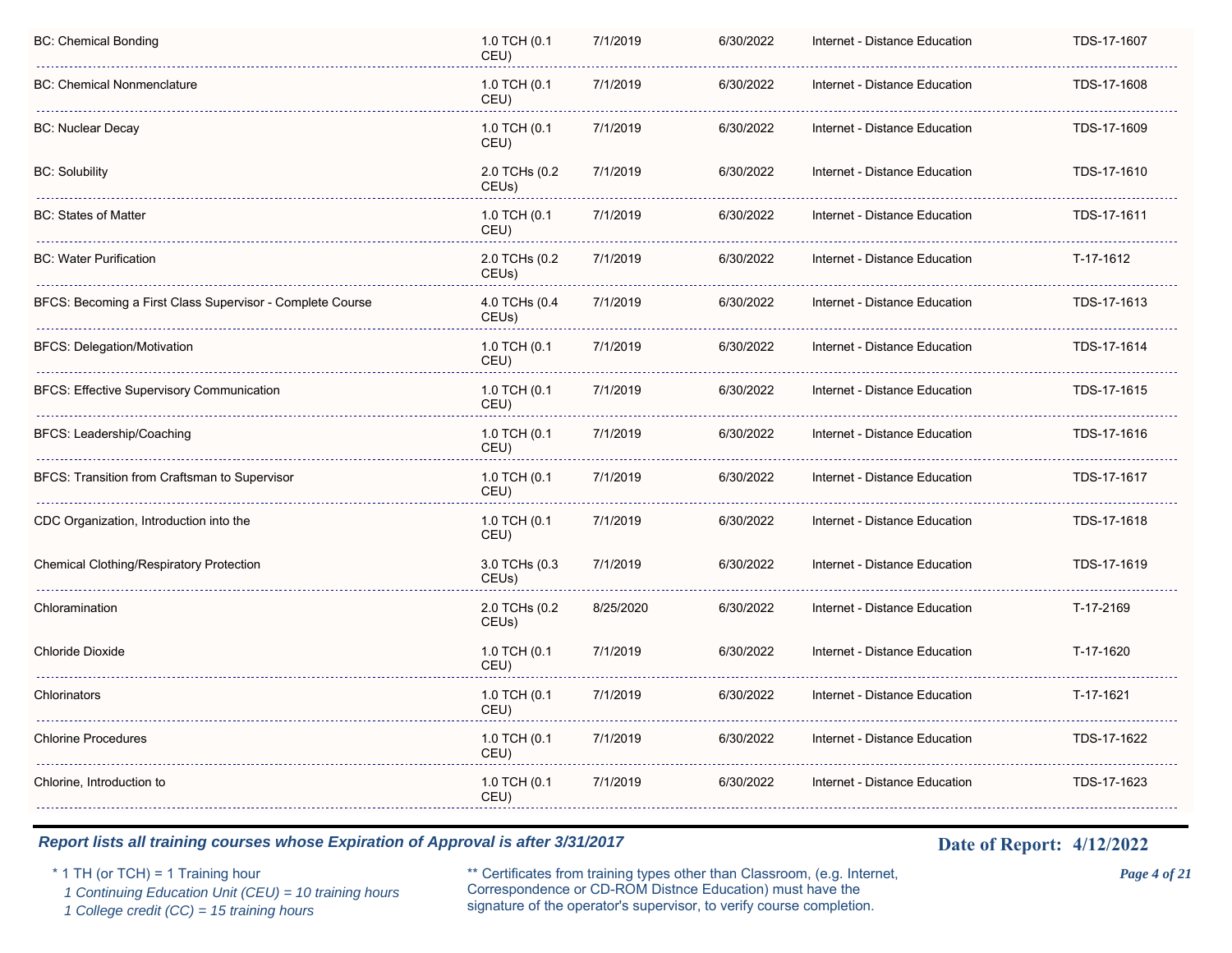| 4.0 TCHs (0.4<br>CEUs)              | 7/1/2019  | 6/30/2022 | Internet - Distance Education | T-17-1624   |
|-------------------------------------|-----------|-----------|-------------------------------|-------------|
| 1.0 TCH (0.1<br>CEU)                | 7/1/2019  | 6/30/2022 | Internet - Distance Education | T-17-1625   |
| 1.0 TCH (0.1<br>CEU)                | 7/1/2019  | 6/30/2022 | Internet - Distance Education | TDS-17-1626 |
| 4.0 TCHs (0.4<br>CEUs)              | 8/25/2020 | 6/30/2022 | Internet - Distance Education | TDS-17-2170 |
| 2.0 TCHs (0.2<br>CEU <sub>s</sub> ) | 7/1/2019  | 6/30/2022 | Internet - Distance Education | TDS-17-1627 |
| 2.0 TCHs (0.2<br>CEU <sub>s</sub> ) | 7/1/2019  | 6/30/2022 | Internet - Distance Education | TDS-17-1628 |
| 2.0 TCHs (0.2<br>CEU <sub>s</sub> ) | 7/1/2019  | 6/30/2022 | Internet - Distance Education | TDS-17-1629 |
| 2.0 TCHs (0.2<br>CEUs)              | 7/1/2019  | 6/30/2022 | Internet - Distance Education | TDS-17-1630 |
| 1.0 TCH (0.1<br>CEU)                | 8/25/2020 | 6/30/2022 | Internet - Distance Education | TDS-17-2171 |
| 1.0 TCH (0.1<br>CEU)                | 8/25/2020 | 6/30/2022 | Internet - Distance Education | TDS-17-2172 |
| 1.0 TCH (0.1<br>CEU)                | 8/25/2020 | 6/30/2022 | Internet - Distance Education | TDS-17-2173 |
| 1.0 TCH (0.1<br>CEU)                | 8/25/2020 | 6/30/2022 | Internet - Distance Education | TDS-17-2174 |
| 1.0 TCH (0.1<br>CEU)                | 8/25/2020 | 6/30/2022 | Internet - Distance Education | TDS-17-2175 |
| 4.0 TCHs (0.4<br>CEUs)              | 8/25/2020 | 6/30/2022 | Internet - Distance Education | T-17-2176   |
| 1.0 TCH (0.1<br>CEU)                | 8/25/2020 | 6/30/2022 | Internet - Distance Education | DS-17-2177  |
| 1.0 TCH (0.1<br>CEU)                | 8/25/2020 | 6/30/2022 | Internet - Distance Education | TDS-17-2178 |
| 2.0 TCHs (0.2<br>CEUs)              | 8/25/2020 | 6/30/2022 | Internet - Distance Education | TDS-17-2179 |
| 3.0 TCHs (0.3<br>CEUs)              | 7/1/2019  | 6/30/2022 | Internet - Distance Education | TDS-17-1631 |
|                                     |           |           |                               |             |

 *1 Continuing Education Unit (CEU) = 10 training hours*

 *1 College credit (CC) = 15 training hours*

\* 1 TH (or TCH) = 1 Training hour \*\* Certificates from training types other than Classroom, (e.g. Internet, *Page 5 of 21* Correspondence or CD-ROM Distnce Education) must have the signature of the operator's supervisor, to verify course completion.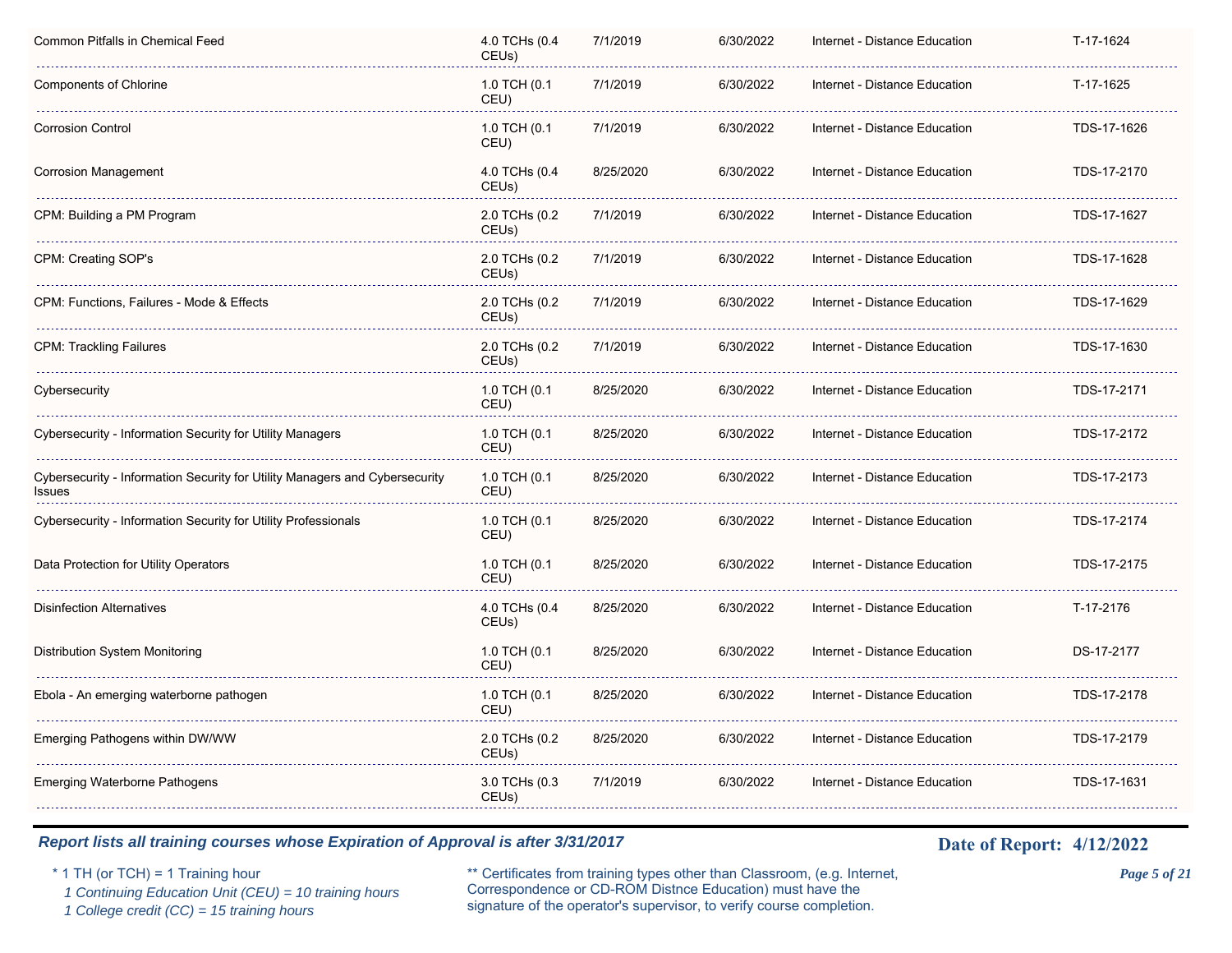| ERS: Emergency Response Series, Introduction to<br>1.0 TCH (0.1<br>7/1/2019<br>6/30/2022<br>Internet - Distance Education<br>TDS-17-1633<br>CEU)<br>Fire Hydrant Inspection, Maintenance, & Flushing<br>1.0 TCH (0.1<br>8/25/2020<br>6/30/2022<br>DS-17-2180<br>Internet - Distance Education<br>CEU)<br>6/30/2022<br>Flow Meters 101<br>1.0 TCH (0.1<br>8/25/2020<br>Internet - Distance Education<br>TDS-17-2181<br>CEU)<br>Fluoridation<br>4.0 TCHs (0.4<br>8/25/2020<br>6/30/2022<br>T-17-2182<br>Internet - Distance Education<br>CEUs)<br>1.0 TCH (0.1<br>8/25/2020<br>6/30/2022<br>Internet - Distance Education<br>TDS-17-2183<br>Fundamental & Hydraulics of Backflow<br>CEU)<br>1.0 TCH (0.1<br>7/1/2019<br>6/30/2022<br>TDS-17-1634<br>Geology<br>Internet - Distance Education<br>CEU)<br>4.0 TCHs (0.4<br>Ground Water System Operations<br>8/25/2020<br>6/30/2022<br>Internet - Distance Education<br>TDS-17-2184<br>CEUs)<br>Hazardous Materials Effects to Human Health<br>4.0 TCHs (0.4<br>7/1/2019<br>6/30/2022<br>Internet - Distance Education<br>TDS-17-1635<br>CEUs)<br>Health Concerns of Public Interest<br>1.0 TCH (0.1<br>7/1/2019<br>6/30/2022<br>TDS-17-1636<br>Internet - Distance Education<br>CEU)<br>1.0 TCH (0.1<br>Heat Stress<br>7/1/2019<br>6/30/2022<br>Internet - Distance Education<br>TDS-17-1637<br>CEU)<br>History of Ultraviolet Disinfection<br>1.0 TCH (0.1<br>7/1/2019<br>6/30/2022<br>Internet - Distance Education<br>T-17-1638<br>CEU)<br>2.0 TCHs (0.2<br>8/25/2020<br>6/30/2022<br>TDS-17-2185<br>How to Solve a Word Problem<br>Internet - Distance Education<br>CEUs)<br>Hydrologic Cycle & Aquifers, Introduction to the<br>1.0 TCH (0.1<br>7/1/2019<br>6/30/2022<br>Internet - Distance Education<br>TDS-17-1639<br>CEU)<br>Indoor Air<br>1.0 TCH (0.1<br>7/1/2019<br>6/30/2022<br>Internet - Distance Education<br>TDS-17-1640<br>CEU)<br>1.0 TCH (0.1<br>Introduction to Cross Connection<br>8/25/2020<br>6/30/2022<br>Internet - Distance Education<br>TDS-17-2186<br>CEU)<br>1.0 TCH (0.1<br>6/30/2022<br>Introduction to GIS<br>8/25/2020<br>Internet - Distance Education<br>TDS-17-2187<br>CEU)<br>1.0 TCH (0.1<br>Introduction to Mechanical Seals<br>8/25/2020<br>6/30/2022<br>Internet - Distance Education<br>TDS-17-2188<br>CEU) | <b>ERS: Generators</b> | 1.0 TCH (0.1<br>CEU) | 7/1/2019 | 6/30/2022 | Internet - Distance Education | TDS-17-1632 |
|-----------------------------------------------------------------------------------------------------------------------------------------------------------------------------------------------------------------------------------------------------------------------------------------------------------------------------------------------------------------------------------------------------------------------------------------------------------------------------------------------------------------------------------------------------------------------------------------------------------------------------------------------------------------------------------------------------------------------------------------------------------------------------------------------------------------------------------------------------------------------------------------------------------------------------------------------------------------------------------------------------------------------------------------------------------------------------------------------------------------------------------------------------------------------------------------------------------------------------------------------------------------------------------------------------------------------------------------------------------------------------------------------------------------------------------------------------------------------------------------------------------------------------------------------------------------------------------------------------------------------------------------------------------------------------------------------------------------------------------------------------------------------------------------------------------------------------------------------------------------------------------------------------------------------------------------------------------------------------------------------------------------------------------------------------------------------------------------------------------------------------------------------------------------------------------------------------------------------------------------------------------------------------------------------------|------------------------|----------------------|----------|-----------|-------------------------------|-------------|
|                                                                                                                                                                                                                                                                                                                                                                                                                                                                                                                                                                                                                                                                                                                                                                                                                                                                                                                                                                                                                                                                                                                                                                                                                                                                                                                                                                                                                                                                                                                                                                                                                                                                                                                                                                                                                                                                                                                                                                                                                                                                                                                                                                                                                                                                                                     |                        |                      |          |           |                               |             |
|                                                                                                                                                                                                                                                                                                                                                                                                                                                                                                                                                                                                                                                                                                                                                                                                                                                                                                                                                                                                                                                                                                                                                                                                                                                                                                                                                                                                                                                                                                                                                                                                                                                                                                                                                                                                                                                                                                                                                                                                                                                                                                                                                                                                                                                                                                     |                        |                      |          |           |                               |             |
|                                                                                                                                                                                                                                                                                                                                                                                                                                                                                                                                                                                                                                                                                                                                                                                                                                                                                                                                                                                                                                                                                                                                                                                                                                                                                                                                                                                                                                                                                                                                                                                                                                                                                                                                                                                                                                                                                                                                                                                                                                                                                                                                                                                                                                                                                                     |                        |                      |          |           |                               |             |
|                                                                                                                                                                                                                                                                                                                                                                                                                                                                                                                                                                                                                                                                                                                                                                                                                                                                                                                                                                                                                                                                                                                                                                                                                                                                                                                                                                                                                                                                                                                                                                                                                                                                                                                                                                                                                                                                                                                                                                                                                                                                                                                                                                                                                                                                                                     |                        |                      |          |           |                               |             |
|                                                                                                                                                                                                                                                                                                                                                                                                                                                                                                                                                                                                                                                                                                                                                                                                                                                                                                                                                                                                                                                                                                                                                                                                                                                                                                                                                                                                                                                                                                                                                                                                                                                                                                                                                                                                                                                                                                                                                                                                                                                                                                                                                                                                                                                                                                     |                        |                      |          |           |                               |             |
|                                                                                                                                                                                                                                                                                                                                                                                                                                                                                                                                                                                                                                                                                                                                                                                                                                                                                                                                                                                                                                                                                                                                                                                                                                                                                                                                                                                                                                                                                                                                                                                                                                                                                                                                                                                                                                                                                                                                                                                                                                                                                                                                                                                                                                                                                                     |                        |                      |          |           |                               |             |
|                                                                                                                                                                                                                                                                                                                                                                                                                                                                                                                                                                                                                                                                                                                                                                                                                                                                                                                                                                                                                                                                                                                                                                                                                                                                                                                                                                                                                                                                                                                                                                                                                                                                                                                                                                                                                                                                                                                                                                                                                                                                                                                                                                                                                                                                                                     |                        |                      |          |           |                               |             |
|                                                                                                                                                                                                                                                                                                                                                                                                                                                                                                                                                                                                                                                                                                                                                                                                                                                                                                                                                                                                                                                                                                                                                                                                                                                                                                                                                                                                                                                                                                                                                                                                                                                                                                                                                                                                                                                                                                                                                                                                                                                                                                                                                                                                                                                                                                     |                        |                      |          |           |                               |             |
|                                                                                                                                                                                                                                                                                                                                                                                                                                                                                                                                                                                                                                                                                                                                                                                                                                                                                                                                                                                                                                                                                                                                                                                                                                                                                                                                                                                                                                                                                                                                                                                                                                                                                                                                                                                                                                                                                                                                                                                                                                                                                                                                                                                                                                                                                                     |                        |                      |          |           |                               |             |
|                                                                                                                                                                                                                                                                                                                                                                                                                                                                                                                                                                                                                                                                                                                                                                                                                                                                                                                                                                                                                                                                                                                                                                                                                                                                                                                                                                                                                                                                                                                                                                                                                                                                                                                                                                                                                                                                                                                                                                                                                                                                                                                                                                                                                                                                                                     |                        |                      |          |           |                               |             |
|                                                                                                                                                                                                                                                                                                                                                                                                                                                                                                                                                                                                                                                                                                                                                                                                                                                                                                                                                                                                                                                                                                                                                                                                                                                                                                                                                                                                                                                                                                                                                                                                                                                                                                                                                                                                                                                                                                                                                                                                                                                                                                                                                                                                                                                                                                     |                        |                      |          |           |                               |             |
|                                                                                                                                                                                                                                                                                                                                                                                                                                                                                                                                                                                                                                                                                                                                                                                                                                                                                                                                                                                                                                                                                                                                                                                                                                                                                                                                                                                                                                                                                                                                                                                                                                                                                                                                                                                                                                                                                                                                                                                                                                                                                                                                                                                                                                                                                                     |                        |                      |          |           |                               |             |
|                                                                                                                                                                                                                                                                                                                                                                                                                                                                                                                                                                                                                                                                                                                                                                                                                                                                                                                                                                                                                                                                                                                                                                                                                                                                                                                                                                                                                                                                                                                                                                                                                                                                                                                                                                                                                                                                                                                                                                                                                                                                                                                                                                                                                                                                                                     |                        |                      |          |           |                               |             |
|                                                                                                                                                                                                                                                                                                                                                                                                                                                                                                                                                                                                                                                                                                                                                                                                                                                                                                                                                                                                                                                                                                                                                                                                                                                                                                                                                                                                                                                                                                                                                                                                                                                                                                                                                                                                                                                                                                                                                                                                                                                                                                                                                                                                                                                                                                     |                        |                      |          |           |                               |             |
|                                                                                                                                                                                                                                                                                                                                                                                                                                                                                                                                                                                                                                                                                                                                                                                                                                                                                                                                                                                                                                                                                                                                                                                                                                                                                                                                                                                                                                                                                                                                                                                                                                                                                                                                                                                                                                                                                                                                                                                                                                                                                                                                                                                                                                                                                                     |                        |                      |          |           |                               |             |
|                                                                                                                                                                                                                                                                                                                                                                                                                                                                                                                                                                                                                                                                                                                                                                                                                                                                                                                                                                                                                                                                                                                                                                                                                                                                                                                                                                                                                                                                                                                                                                                                                                                                                                                                                                                                                                                                                                                                                                                                                                                                                                                                                                                                                                                                                                     |                        |                      |          |           |                               |             |
|                                                                                                                                                                                                                                                                                                                                                                                                                                                                                                                                                                                                                                                                                                                                                                                                                                                                                                                                                                                                                                                                                                                                                                                                                                                                                                                                                                                                                                                                                                                                                                                                                                                                                                                                                                                                                                                                                                                                                                                                                                                                                                                                                                                                                                                                                                     |                        |                      |          |           |                               |             |

 *1 Continuing Education Unit (CEU) = 10 training hours*

 *1 College credit (CC) = 15 training hours*

\* 1 TH (or TCH) = 1 Training hour \*\* Certificates from training types other than Classroom, (e.g. Internet, *Page 6 of 21* Correspondence or CD-ROM Distnce Education) must have the signature of the operator's supervisor, to verify course completion.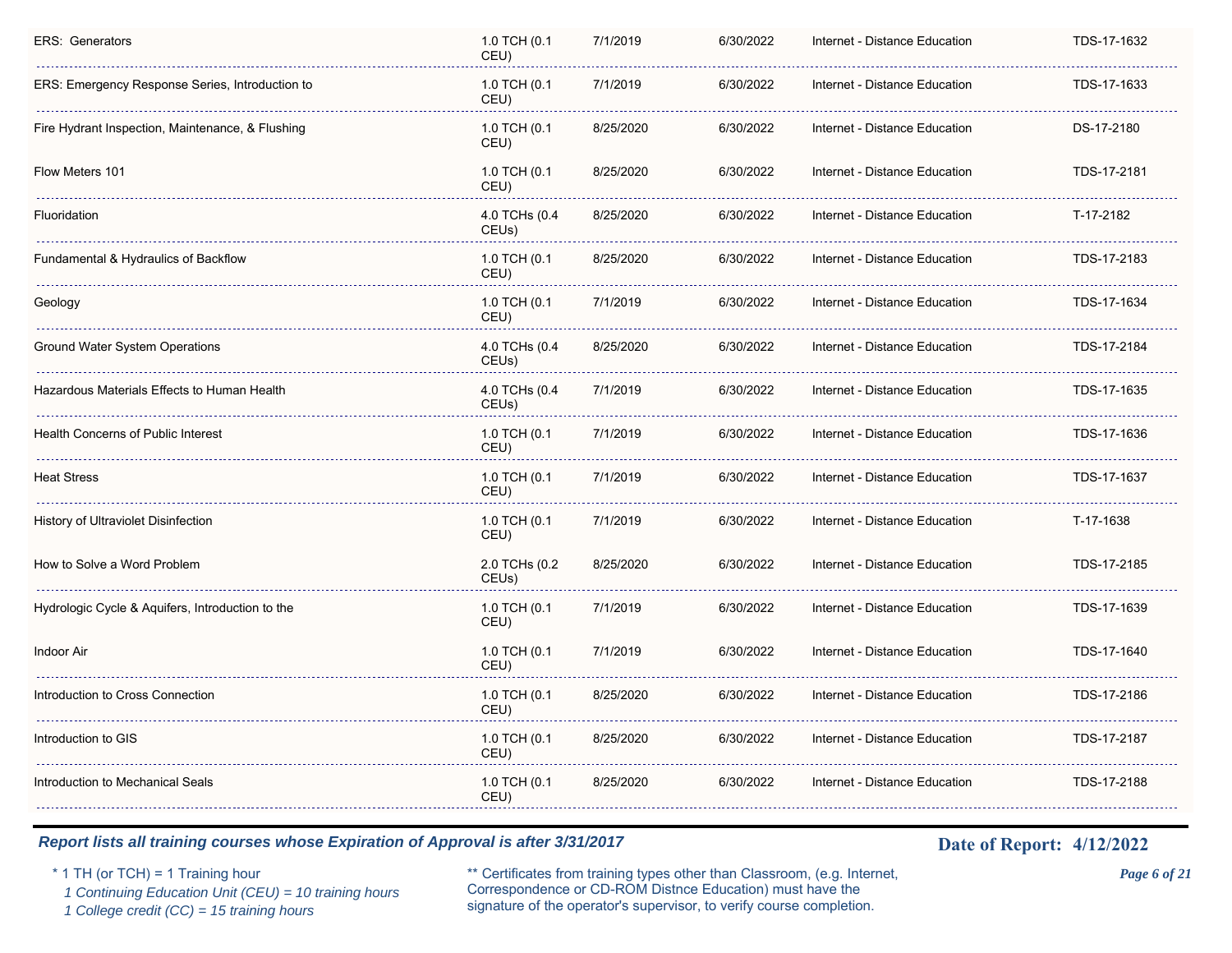| Introduction to PLCs in Municipal Water and Wastewater | 2.0 TCHs (0.2<br>CEU <sub>s</sub> ) | 8/25/2020 | 6/30/2022 | Internet - Distance Education | TDS-17-2189 |
|--------------------------------------------------------|-------------------------------------|-----------|-----------|-------------------------------|-------------|
| Introduction to SCADA and HMIs                         | 3.0 TCHs (0.3<br>CEU <sub>s</sub> ) | 8/25/2020 | 6/30/2022 | Internet - Distance Education | TDS-17-2190 |
| Ion Exchange Resin Troubleshooting                     | 1.0 TCH (0.1<br>CEU)                | 8/25/2020 | 6/30/2022 | Internet - Distance Education | T-17-2191   |
| Jar Testing                                            | 1.0 TCH (0.1<br>CEU)                | 8/25/2020 | 6/30/2022 | Internet - Distance Education | T-17-2192   |
| Lead and Copper Rule                                   | 1.0 TCH (0.1<br>CEU)                | 7/1/2019  | 6/30/2022 | Internet - Distance Education | TDS-17-1641 |
| Leadership                                             | 1.0 TCH (0.1<br>CEU)                | 7/1/2019  | 6/30/2022 | Internet - Distance Education | TDS-17-1642 |
| Legionnaires Disease                                   | 1.0 TCH (0.1<br>CEU)                | 7/1/2019  | 6/30/2022 | Internet - Distance Education | TDS-17-1643 |
| Lime/Soda Ash Softening for Water Plant Operators      | 1.0 TCH (0.1<br>CEU)                | 7/1/2019  | 6/30/2022 | Internet - Distance Education | T-17-1644   |
| LP: Basic Laboratory Terminology and Concepts          | 2.0 TCHs (0.2<br>CEUs)              | 8/25/2020 | 6/30/2022 | Internet - Distance Education | TDS-17-2193 |
| LP: Lab Terminology and Apparatus                      | 1.0 TCH (0.1<br>CEU)                | 7/1/2019  | 6/30/2022 | Internet - Distance Education | TDS-17-1645 |
| LP: Basic Drinking Water Quality Tests                 | 2.0 TCHs (0.2<br>CEUs)              | 7/1/2019  | 6/30/2022 | Internet - Distance Education | TDS-17-1646 |
| LS: Electrical, Fire and Radiation Safety              | 1.0 TCH (0.1<br>CEU)                | 7/1/2019  | 6/30/2022 | Internet - Distance Education | TDS-17-1647 |
| LS: Guidelines-Chemical & Biosafety                    | 1.0 TCH (0.1<br>CEU)                | 7/1/2019  | 6/30/2022 | Internet - Distance Education | TDS-17-1648 |
| LS: Labware and Waste Disposal                         | 1.0 TCH (0.1<br>CEU)                | 7/1/2019  | 6/30/2022 | Internet - Distance Education | TDS-17-1649 |
| LS: Overview, Rules, & Regulations                     | 1.0 TCH (0.1<br>CEU)                | 7/1/2019  | 6/30/2022 | Internet - Distance Education | TDS-17-1650 |
| LS: The Nucleus of a Lab Safety Program                | 1.0 TCH (0.1<br>CEU)                | 7/1/2019  | 6/30/2022 | Internet - Distance Education | TDS-17-1651 |
| LS: Laboratory Safety - Complete Course                | 5.0 TCHs (0.5<br>CEUs)              | 7/1/2019  | 6/30/2022 | Internet - Distance Education | TDS-17-1652 |
| Manager's Guide to Cost Control                        | 2.0 TCHs (0.2<br>CEUs)              | 7/1/2019  | 6/30/2022 | Internet - Distance Education | TDS-17-1653 |
|                                                        |                                     |           |           |                               |             |

 *1 Continuing Education Unit (CEU) = 10 training hours*

 *1 College credit (CC) = 15 training hours*

\* 1 TH (or TCH) = 1 Training hour \*\* Certificates from training types other than Classroom, (e.g. Internet, *Page 7 of 21* Correspondence or CD-ROM Distnce Education) must have the signature of the operator's supervisor, to verify course completion.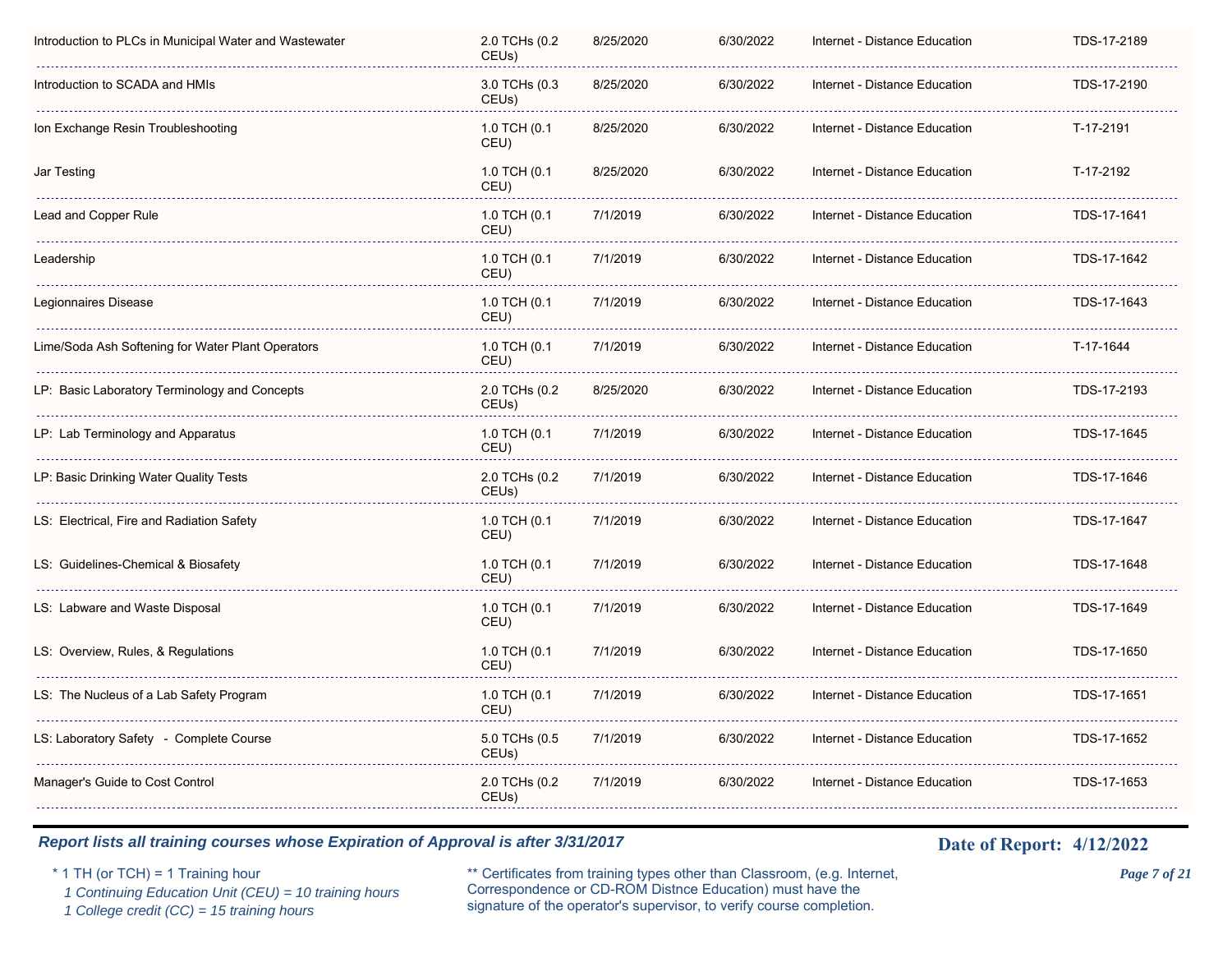| Math for Water Plant and Distribution Operators                 | 1.0 TCH (0.1<br>CEU)   | 7/1/2019  | 6/30/2022 | Internet - Distance Education | TDS-17-1654 |
|-----------------------------------------------------------------|------------------------|-----------|-----------|-------------------------------|-------------|
| Mechanical Seal Failures                                        | 1.0 TCH (0.1<br>CEU)   | 8/25/2020 | 6/30/2022 | Internet - Distance Education | TDS-17-2194 |
| Nuts, Bolts, and Gaskets - an introduction                      | 2.0 TCHs (0.2<br>CEUs) | 8/25/2020 | 6/30/2022 | Internet - Distance Education | TDS-17-2195 |
| Nuts, Bolts, and Gaskets - part one                             | 1.0 TCH (0.1<br>CEU)   | 8/25/2020 | 6/30/2022 | Internet - Distance Education | TDS-17-2196 |
| On-Site Sodium Hypochlorite: Application, Production, and Usage | 4.0 TCHs (0.4<br>CEUs) | 7/1/2019  | 6/30/2022 | Internet - Distance Education | T-17-1655   |
| Operator Math Made Easy - Area                                  | 1.0 TCH (0.1<br>CEU)   | 8/25/2020 | 6/30/2022 | Internet - Distance Education | TDS-17-2197 |
| Operator Math Made Easy - Flow Rates                            | 1.0 TCH (0.1<br>CEU)   | 8/25/2020 | 6/30/2022 | Internet - Distance Education | TDS-17-2198 |
| Operator Math Made Easy - Volume                                | 1.0 TCH (0.1<br>CEU)   | 8/25/2020 | 6/30/2022 | Internet - Distance Education | TDS-17-2199 |
| Oxidation in Water/Wastewater                                   | 1.0 TCH (0.1<br>CEU)   | 7/1/2019  | 6/30/2022 | Internet - Distance Education | TDS-17-1656 |
| Parasites, Part 2                                               | 2.0 TCHs (0.2<br>CEUs) | 7/1/2019  | 6/30/2022 | Internet - Distance Education | TDS-17-1657 |
| Parasites, Part I - Helminths                                   | 1.0 TCH (0.1<br>CEU)   | 7/1/2019  | 6/30/2022 | Internet - Distance Education | TDS-17-1658 |
| Pipe, Valve, and Fittings                                       | 1.0 TCH (0.1<br>CEU)   | 7/1/2019  | 6/30/2022 | Internet - Distance Education | TDS-17-1659 |
| Pipe, Valves & Fittings - an introduction                       | 4.0 TCHs (0.4<br>CEUs) | 8/25/2020 | 6/30/2022 | Internet - Distance Education | TDS-17-2200 |
| Principles of Chlorination & Dechlorination                     | 3.0 TCHs (0.3<br>CEUs) | 7/1/2019  | 6/30/2022 | Internet - Distance Education | TDS-17-1660 |
| Procedures for UV Pilot Testing                                 | 1.0 TCH (0.1<br>CEU)   | 7/1/2019  | 6/30/2022 | Internet - Distance Education | T-17-1661   |
| Public Admin I                                                  | 1.0 TCH (0.1<br>CEU)   | 7/1/2019  | 6/30/2022 | Internet - Distance Education | TDS-17-1662 |
| Respiratory Protection                                          | 2.0 TCHs (0.2<br>CEUs) | 7/1/2019  | 6/30/2022 | Internet - Distance Education | TDS-17-1663 |
| <b>Reverse Osmosis</b>                                          | 1.0 TCH (0.1<br>CEU)   | 8/25/2020 | 6/30/2022 | Internet - Distance Education | T-17-2201   |

 *1 Continuing Education Unit (CEU) = 10 training hours*

 *1 College credit (CC) = 15 training hours*

\* 1 TH (or TCH) = 1 Training hour \*\* Certificates from training types other than Classroom, (e.g. Internet, *Page 8 of 21* Correspondence or CD-ROM Distnce Education) must have the signature of the operator's supervisor, to verify course completion.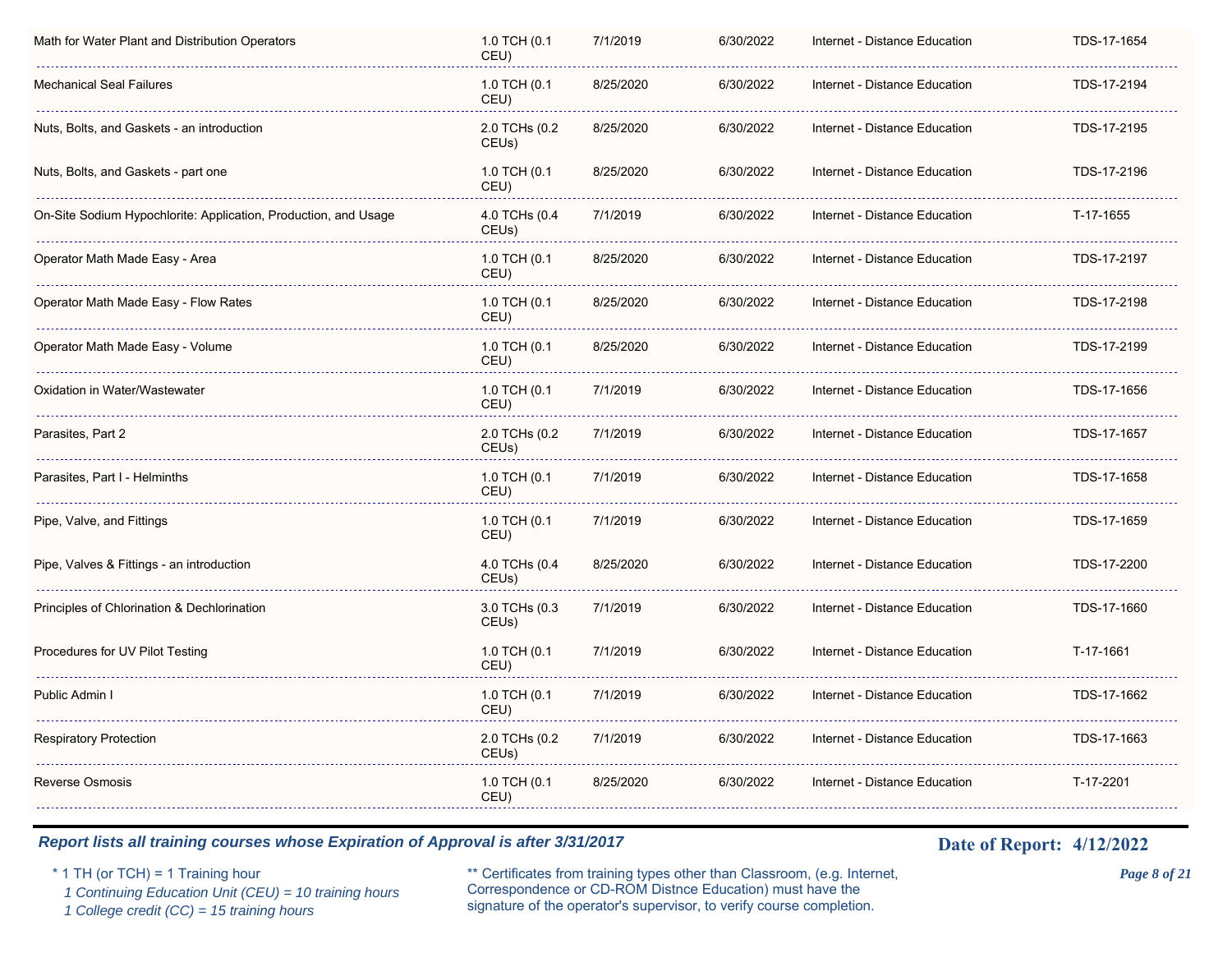| Risk Assessment and Emergency Response Planning for Utility Professionals             | 1.0 TCH (0.1<br>CEU)                | 8/25/2020 | 6/30/2022 | Internet - Distance Education | TDS-17-2202 |
|---------------------------------------------------------------------------------------|-------------------------------------|-----------|-----------|-------------------------------|-------------|
| Supervision & Management Relations for Operators                                      | 5.0 TCHs (0.5<br>CEUs)              | 8/25/2020 | 6/30/2022 | Internet - Distance Education | TDS-17-2203 |
| Technical Equipment                                                                   | 1.0 TCH (0.1<br>CEU)                | 7/1/2019  | 6/30/2022 | Internet - Distance Education | TDS-17-1664 |
| Testing a Double Check Valve Assembly - 3 Valve Test Kit                              | 1.0 TCH (0.1<br>CEU)                | 7/1/2019  | 6/30/2022 | Internet - Distance Education | TDS-17-1665 |
| Testing a Reduced Pressure Principle Backflow Prevention Device - 3 valve<br>test kit | 3.0 TCHs (0.3<br>CEUs)              | 7/1/2019  | 6/30/2022 | Internet - Distance Education | TDS-17-1666 |
| <b>Thermal Controls</b>                                                               | 2.0 TCHs (0.2<br>CEU <sub>s</sub> ) | 8/25/2020 | 6/30/2022 | Internet - Distance Education | TDS-17-2204 |
| Toxic & Hazardous Material Handling Procedures                                        | 4.0 TCHs (0.4<br>CEU <sub>s</sub> ) | 7/1/2019  | 6/30/2022 | Internet - Distance Education | TDS-17-1667 |
| TPMAP: Checklists Mean More than a Checkmark                                          | 1.0 TCH (0.1<br>CEU)                | 7/1/2019  | 6/30/2022 | Internet - Distance Education | T-17-1668   |
| TPMAP: Equipment Failures and Hazards                                                 | 1.0 TCH (0.1<br>CEU)                | 7/1/2019  | 6/30/2022 | Internet - Distance Education | T-17-1669   |
| TPMAP: Ownership of Equipment                                                         | 1.0 TCH (0.1<br>CEU)                | 7/1/2019  | 6/30/2022 | Internet - Distance Education | T-17-1670   |
| TPMAP: SolutionsCan be Healthy                                                        | 1.0 TCH (0.1<br>CEU)                | 7/1/2019  | 6/30/2022 | Internet - Distance Education | T-17-1671   |
| UV Technology, Introduction to                                                        | 1.0 TCH (0.1<br>CEU)                | 7/1/2019  | 6/30/2022 | Internet - Distance Education | T-17-1672   |
| Ventilation                                                                           | 1.0 TCH (0.1<br>CEU)                | 7/1/2019  | 6/30/2022 | Internet - Distance Education | TDS-17-1673 |
| Water Loss Control                                                                    | 2.0 TCHs (0.2<br>CEUs)              | 8/25/2020 | 6/30/2022 | Internet - Distance Education | TDS-17-2205 |
| Watersheds & Riversheds, Introduction to                                              | 1.0 TCH (0.1<br>CEU)                | 7/1/2019  | 6/30/2022 | Internet - Distance Education | TDS-17-1674 |
| What is Cryptosporidium?                                                              | 1.0 TCH (0.1<br>CEU)                | 7/1/2019  | 6/30/2022 | Internet - Distance Education | TDS-17-1675 |
| WTT: Filtration                                                                       | 2.0 TCHs (0.2<br>CEUs)              | 7/1/2019  | 6/30/2022 | Internet - Distance Education | T-17-1676   |
| WTT: Ion Exchange                                                                     | 2.0 TCHs (0.2<br>CEUs)              | 7/1/2019  | 6/30/2022 | Internet - Distance Education | T-17-1677   |

 *1 Continuing Education Unit (CEU) = 10 training hours*

 *1 College credit (CC) = 15 training hours*

\* 1 TH (or TCH) = 1 Training hour \*\* Certificates from training types other than Classroom, (e.g. Internet, *Page 9 of 21* Correspondence or CD-ROM Distnce Education) must have the signature of the operator's supervisor, to verify course completion.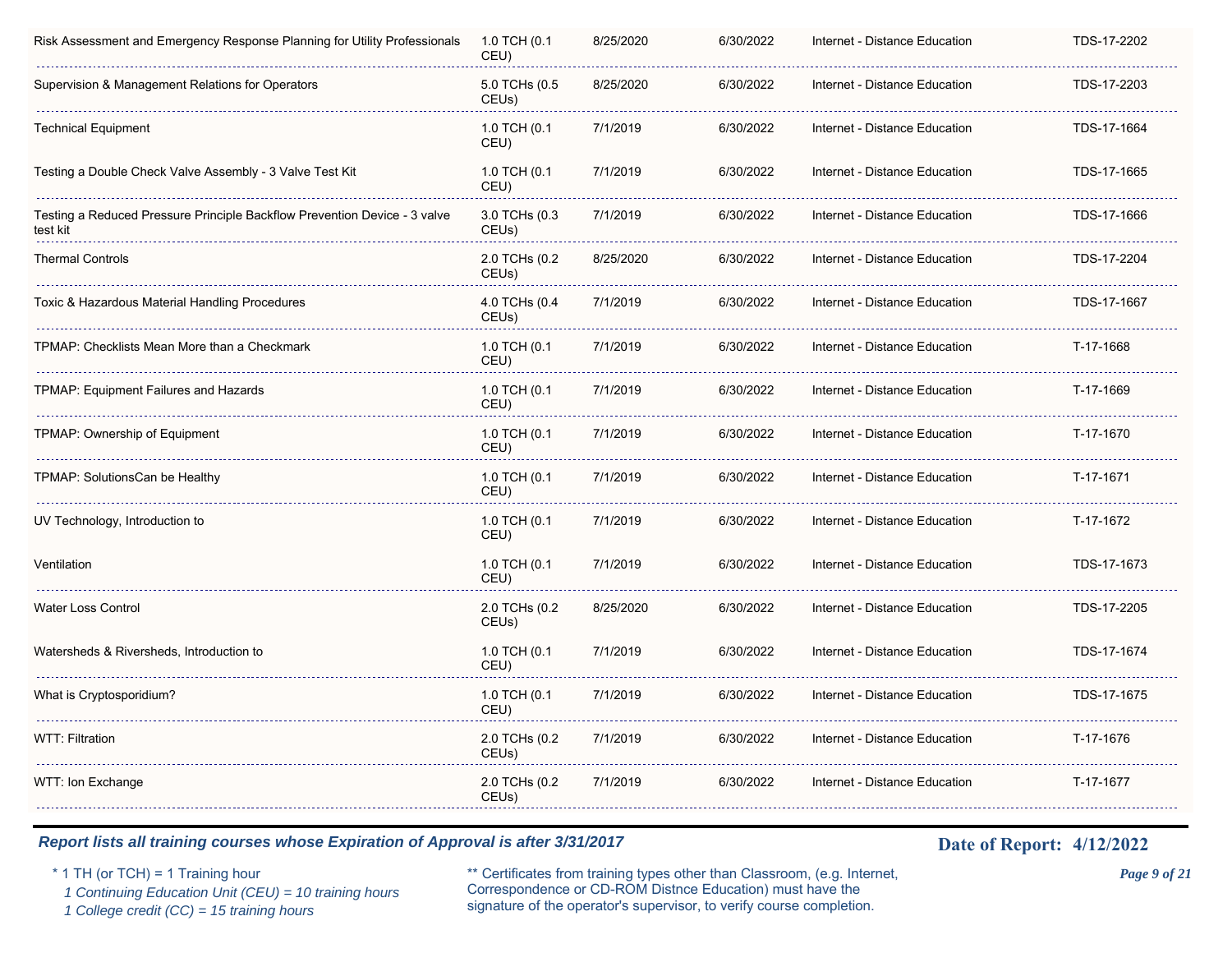| WTT: Membrane Separation                       | 2.0 TCHs (0.2<br>CEUs) | 7/1/2019 | 6/30/2022 | Internet - Distance Education | T-17-1678   |
|------------------------------------------------|------------------------|----------|-----------|-------------------------------|-------------|
| WTT: Settling and Clarification                | 2.0 TCHs (0.2<br>CEUs) | 7/1/2019 | 6/30/2022 | Internet - Distance Education | T-17-1679   |
| Your Responsibility with the Regulatory Agency | 1.0 TCH (0.1<br>CEU)   | 7/1/2019 | 6/30/2022 | Internet - Distance Education | TDS-17-1680 |

### *Training Organization Connecticut Section AWWA (CTAWWA)*

*(860) 604-8996*

*Phone*

**This "Training Organization" has received approval for the below listed individual training courses.**

| <i><b>Internet</b></i><br>(to be printed on course certificate)<br><b>CourseName</b>                             | <b>Training</b><br>Credit <sup>*</sup> | <b>Effective Date</b><br>of Approval | <b>Expiration of</b><br>Approval | Course Type **                                                      | <b>CT DPH Approval</b><br><b>Course Number:</b> |
|------------------------------------------------------------------------------------------------------------------|----------------------------------------|--------------------------------------|----------------------------------|---------------------------------------------------------------------|-------------------------------------------------|
| ATCAVE 2021 Distribution & Storage                                                                               | 2.5 TCHs (0.25<br>CEUs)                | 2/23/2021                            | 1/31/2024                        | Live Internet Instructor Lead (LIIL) -<br><b>Distance Education</b> | DS-20-2226                                      |
| ATCAVE 2021 Management                                                                                           | 2.5 TCHs (0.25<br>CEUs)                | 2/24/2021                            | 1/31/2024                        | Live Internet Instructor Lead (LIIL) -<br><b>Distance Education</b> | TDS-20-2227                                     |
| ATCAVE 2021 Water Quality & Treatment                                                                            | 2.5 TCHs (0.25<br>CEU <sub>s</sub> )   | 2/25/2021                            | 1/31/2024                        | Live Internet Instructor Lead (LIIL) -<br><b>Distance Education</b> | T-20-2228                                       |
| <b>Chemistry for Water Treatment</b>                                                                             | 3.0 TCHs (0.3<br>CEUs)                 | 11/10/2020                           | 10/31/2023                       | Live Internet Instructor Lead (LIIL) -<br><b>Distance Education</b> | T-20-2210                                       |
| <b>Confined Space Refresher Training</b>                                                                         | 2.0 TCHs (0.2<br>CEU <sub>s</sub> )    | 5/25/2021                            | 4/28/2024                        | Live Internet Instructor Lead (LIIL) -<br><b>Distance Education</b> | TDS-20-2251                                     |
| GIS-BASED ASSET MANAGEMENT - TOOLS FOR OPERATIONS                                                                | 1.0 TCHs (0.1<br>CEU <sub>s</sub>      | 4/14/2021                            | 3/30/2024                        | Live Internet Instructor Lead (LIIL) -<br>Distance Education        | TDS-20-2256                                     |
| Sustainability Workshop - 2020                                                                                   | 2.0 TCHs (0.2<br>CEUs)                 | 10/15/2020                           | 9/30/2023                        | Live Internet Instructor Lead (LIIL) -<br><b>Distance Education</b> | TDS-20-2209                                     |
| USDA AWWA Small Systems Cybersecurity Training                                                                   | 6.0 TCHs (0.6<br>CEUs)                 | 1/12/2021                            | 12/31/2024                       | Live Internet Instructor Lead (LIIL) -<br><b>Distance Education</b> | TDS-20-2215                                     |
| USDA/AWWA Workshop -Setting Effective Rates for Small Systems                                                    | 6.0 TCHs (0.6<br>CEUs)                 | 11/17/2020                           | 10/30/2023                       | Live Internet Instructor Lead (LIIL) -<br><b>Distance Education</b> | TDS-20-2211                                     |
| USDA-AWWA Optimizing Performance & Accessing Funding To Improve<br>Small Systems                                 | 6.0 TCHs (0.6<br>CEUs)                 | 9/9/2020                             | 8/31/2023                        | Live Internet Instructor Lead (LIIL) -<br><b>Distance Education</b> | TDS-20-2206                                     |
| Using Hydraulic Models to Develop Unidirectional Flushing Programs and<br>Inform Distribution System Maintenance | 1.0 TCHs (0.1<br>CEUs)                 | 7/14/2021                            | 6/30/2024                        | Live Internet Instructor Lead (LIIL) -<br><b>Distance Education</b> | TDS-20-2258                                     |

### *Report lists all training courses whose Expiration of Approval is after 3/31/2017* **Date of Report:** 4/12/2022

 *1 Continuing Education Unit (CEU) = 10 training hours*

 *1 College credit (CC) = 15 training hours*

\* 1 TH (or TCH) = 1 Training hour \*\* Certificates from training types other than Classroom, (e.g. Internet, *Page 10 of 21* Correspondence or CD-ROM Distnce Education) must have the signature of the operator's supervisor, to verify course completion.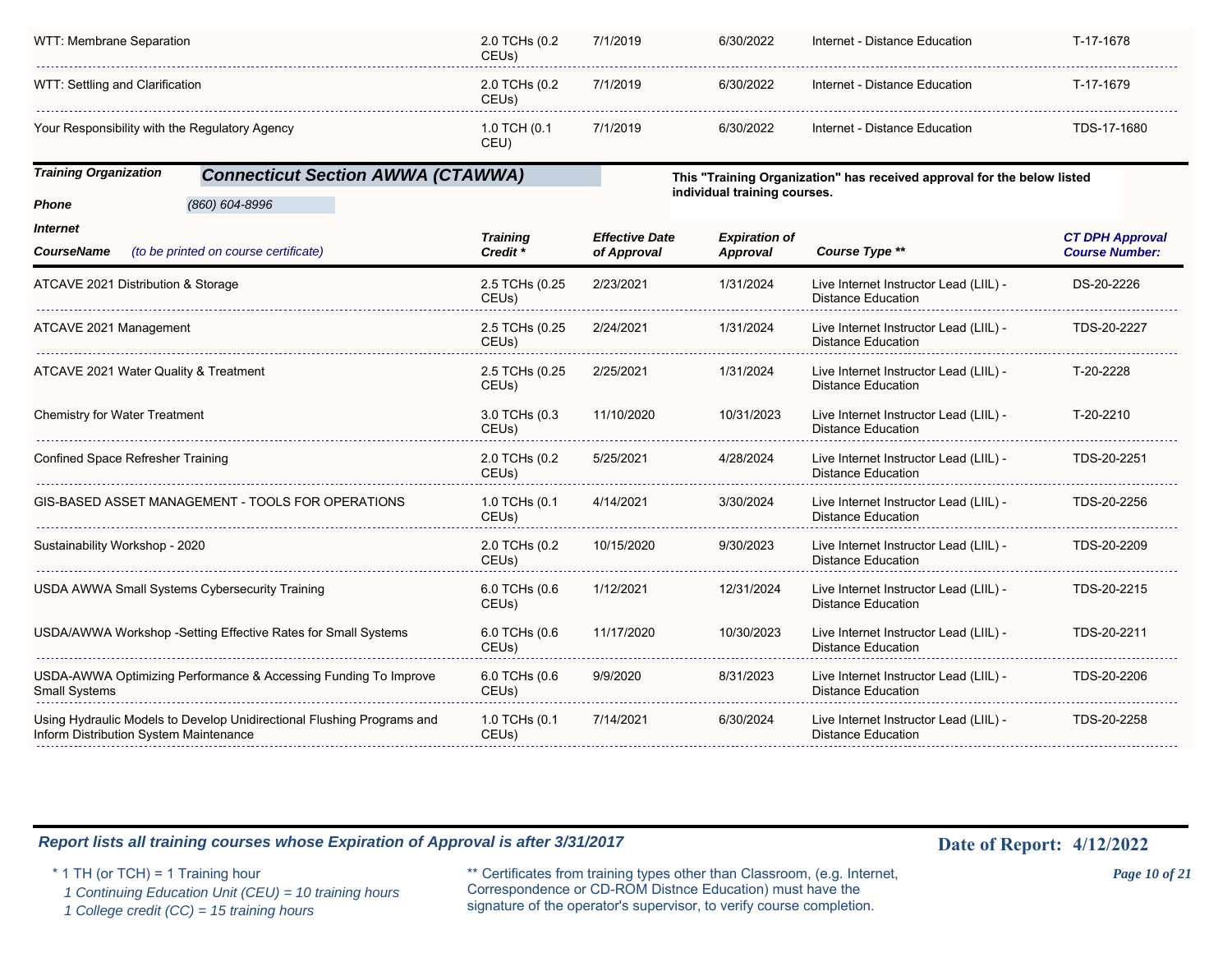| <b>Training Organization</b>  | Dept. of Public Health - Drinking Water Section<br>(CT DPH DWS)                   |                                      |                                      | individual training courses.            | This "Training Organization" has received approval for the below listed |                                                 |
|-------------------------------|-----------------------------------------------------------------------------------|--------------------------------------|--------------------------------------|-----------------------------------------|-------------------------------------------------------------------------|-------------------------------------------------|
| Phone                         | (860) 509-7720                                                                    |                                      |                                      |                                         |                                                                         |                                                 |
| Internet                      | www.dph.state.ct.us/BRS/Water/DWD.htm                                             | <b>Training</b>                      | <b>Effective Date</b>                | <b>Expiration of</b>                    |                                                                         | <b>CT DPH Approval</b>                          |
| <b>CourseName</b>             | (to be printed on course certificate)                                             | Credit <sup>*</sup>                  | of Approval                          | <b>Approval</b>                         | Course Type **                                                          | <b>Course Number:</b>                           |
|                               | Community Water Fluoridation: Principles and Practices Part I                     | 2.0 TCHs (0.2<br>CEU <sub>s</sub> )  | 12/15/2020                           | 11/30/2023                              | Internet - Distance Education                                           | T-32-2212                                       |
|                               | Community Water Fluoridation: Principles and Practices Part                       | 2.0 TCHs (0.2<br>CEUs)               | 12/15/2020                           | 11/30/2023                              | Live Internet Instructor Lead (LIIL) -<br><b>Distance Education</b>     | T-32-2213                                       |
| <b>Training Organization</b>  | <b>Environmental Finance Center Network (EFCN)</b>                                |                                      |                                      |                                         | This "Training Organization" has received approval for the below listed |                                                 |
| Phone                         | $(315)$ 443-1846                                                                  |                                      |                                      | individual training courses.            |                                                                         |                                                 |
| Internet<br><b>CourseName</b> | (to be printed on course certificate)                                             | <b>Training</b><br>Credit *          | <b>Effective Date</b><br>of Approval | <b>Expiration of</b><br><b>Approval</b> | Course Type **                                                          | <b>CT DPH Approval</b><br><b>Course Number:</b> |
|                               | Asset Inventory and Mapping for Small Water Systems                               | 1.5 TCHs (0.15<br>CEUs)              | 10/8/2020                            | 9/30/2023                               | Live Internet Instructor Lead (LIIL) -<br><b>Distance Education</b>     | TDS-96-2207                                     |
| Conservation                  | Pricing Water: Balancing Revenue Stability with Encouraging Water                 | 1.0 TCH (0.1<br>TCHs)                | 12/2/2020                            | 11/30/2023                              | Live Internet Instructor Lead (LIIL) -<br><b>Distance Education</b>     | TDS-96-2216                                     |
| <b>Training Organization</b>  | <b>Environmental Protection Agency (EPA)</b>                                      |                                      |                                      |                                         |                                                                         |                                                 |
| Phone                         | $(513) 569 - 7686$                                                                |                                      |                                      |                                         |                                                                         |                                                 |
| Internet                      |                                                                                   | <b>Training</b>                      | <b>Effective Date</b>                | <b>Expiration of</b>                    |                                                                         | <b>CT DPH Approval</b>                          |
| <b>CourseName</b>             | (to be printed on course certificate)                                             | Credit *                             | of Approval                          | <b>Approval</b>                         | Course Type **                                                          | <b>Course Number:</b>                           |
|                               | Drought Workshop for Connecticut's Medium & Large Utilities                       | 3.5 TCHs (0.35<br>CEU <sub>s</sub> ) | 9/23/2021                            | 8/31/2024                               | Live Internet Instructor Lead (LIIL) -<br><b>Distance Education</b>     | TDS-131-2263                                    |
|                               | Drought Workshop for Connecticut's Small Water Utilities                          | 3.0 TCHs (0.3<br>CEU <sub>s</sub> )  | 9/22/2021                            | 8/31/2024                               | Live Internet Instructor Lead (LIIL) -<br><b>Distance Education</b>     | TDS-131-2264                                    |
| <b>Training Organization</b>  | <b>Environmental Protection Agency (EPA), Water</b><br><b>Laboratory Alliance</b> |                                      |                                      |                                         |                                                                         |                                                 |
| Phone                         | $(202)$ 564-1390                                                                  |                                      |                                      |                                         |                                                                         |                                                 |
| Internet                      |                                                                                   | <b>Training</b>                      | <b>Effective Date</b>                | <b>Expiration of</b>                    |                                                                         | <b>CT DPH Approval</b>                          |
| <b>CourseName</b>             | (to be printed on course certificate)                                             | Credit *                             | of Approval                          | <b>Approval</b>                         | Course Type **                                                          | <b>Course Number:</b>                           |
| EPA WLA Security Summit 2021  |                                                                                   | 13.0 TCHs (1.3<br>CEU <sub>s</sub> ) | 11/16/2021                           | 10/30/2024                              | Live Internet Instructor Lead (LIIL) -<br><b>Distance Education</b>     | TDS-134-2291                                    |

 *1 Continuing Education Unit (CEU) = 10 training hours*

 *1 College credit (CC) = 15 training hours*

\* 1 TH (or TCH) = 1 Training hour \*\* Certificates from training types other than Classroom, (e.g. Internet, *Page 11 of 21* Correspondence or CD-ROM Distnce Education) must have the signature of the operator's supervisor, to verify course completion.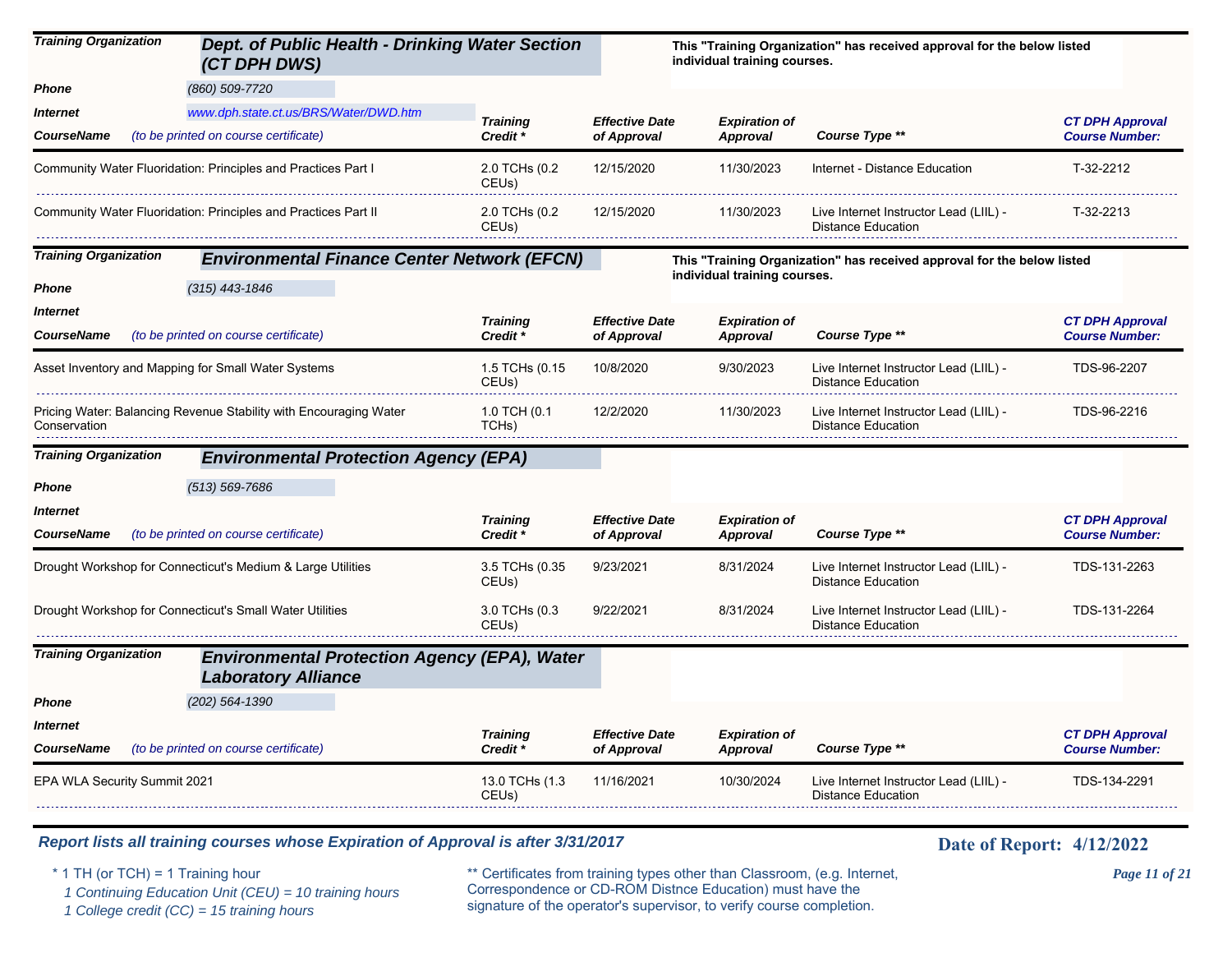*(301) 447-1200*

*Phone*

*Training Organization Federal Emergency Management Agency (FEMA)*

**This "Training Organization" has received approval for the below listed individual training courses.**

| www.training.fema.gov/is<br><i><b>Internet</b></i><br>(to be printed on course certificate)<br><b>CourseName</b> | <b>Training</b><br>Credit <sup>*</sup> | <b>Effective Date</b><br>of Approval | <b>Expiration of</b><br><b>Approval</b> | Course Type **                | <b>CT DPH Approval</b><br><b>Course Number:</b> |
|------------------------------------------------------------------------------------------------------------------|----------------------------------------|--------------------------------------|-----------------------------------------|-------------------------------|-------------------------------------------------|
| An Introduction to Exercises - (1/23/2008)                                                                       | 5.0 TCHs (0.5<br>CEUs)                 | 10/1/2016                            | 9/30/2022                               | Internet - Distance Education | TDS-62-1534                                     |
| An Introduction to Hazardous Materials - (10/31/2013)                                                            | 10 TCHs (1.0<br>CEUs)                  | 10/1/2016                            | 9/30/2022                               | Internet - Distance Education | TDS-62-1535                                     |
| Anticipating Hazardous Weather & Community Risk, 2nd Edition -<br>(10/31/2013)                                   | 9.0 TCHs (0.9<br>CEUs)                 | 10/1/2016                            | 9/30/2022                               | Internet - Distance Education | TDS-62-1536                                     |
| Community Hurricane Preparedness - (10/31/2013)                                                                  | 10 TCHs (1.0<br>CEU <sub>s</sub> )     | 10/1/2016                            | 9/30/2022                               | Internet - Distance Education | TDS-62-1537                                     |
| Community Preparedness: Implementing Simple Activities for Everyone -<br>(10/31/2013)                            | 1.0 TCH (0.1<br>CEU)                   | 10/1/2016                            | 9/30/2022                               | Internet - Distance Education | TDS-62-1538                                     |
| Continuity of Operations Awareness Course - (10/31/2013)                                                         | 1.0 TCH (0.1<br>CEU)                   | 10/1/2016                            | 9/30/2022                               | Internet - Distance Education | TDS-62-1539                                     |
| Damage Assessment for Public Works - (10/31/2013)                                                                | 3.0 TCHs (0.3<br>CEUs)                 | 10/1/2016                            | 9/30/2022                               | Internet - Distance Education | TDS-62-1540                                     |
| Dams Sector: Crisis Management - (7/2/2014)                                                                      | 2.0 TCHs (0.2<br>CEUs)                 | 10/1/2016                            | 9/30/2022                               | Internet - Distance Education | TDS-62-1541                                     |
| Dams Sector: Protective Measures - (10/30/2013)                                                                  | 2.0 TCHs (0.2<br>CEU <sub>s</sub> )    | 10/1/2016                            | 9/30/2022                               | Internet - Distance Education | TDS-62-1542                                     |
| Dams Sector: Security Awareness - (10/30/2013)                                                                   | 2.0 TCHs (0.2<br>CEUs)                 | 10/1/2016                            | 9/30/2022                               | Internet - Distance Education | TDS-62-1543                                     |
| Decision Making and Problem Solving - (3/31/2014)                                                                | 2.0 TCHs (0.2<br>CEUs)                 | 10/1/2016                            | 9/30/2022                               | Internet - Distance Education | TDS-62-1544                                     |
| Effective Communication - (3/31/2014)                                                                            | 8.0 TCHs (0.8<br>CEUs)                 | 10/1/2016                            | 9/30/2022                               | Internet - Distance Education | TDS-62-1545                                     |
| Emergency Management for Senior Officials - (10/31/2013)                                                         | 1.0 TCH (0.1<br>CEU)                   | 10/1/2016                            | 9/30/2022                               | Internet - Distance Education | TDS-62-1546                                     |
| Emergency Management Preparedness Fundamentals - (10/19/2012)                                                    | 3.0 TCHs (0.3<br>CEUs)                 | 10/1/2016                            | 9/30/2022                               | Internet - Distance Education | TDS-62-1547                                     |
| Emergency Manager: An Orientation to the Position - (2/7/2013)                                                   | 6.0 TCHs (0.6<br>CEUs)                 | 10/1/2016                            | 9/30/2022                               | Internet - Distance Education | TDS-62-1548                                     |

### *Report lists all training courses whose Expiration of Approval is after 3/31/2017* **Date of Report:** 4/12/2022

 *1 Continuing Education Unit (CEU) = 10 training hours*

 *1 College credit (CC) = 15 training hours*

\* 1 TH (or TCH) = 1 Training hour \*\* Certificates from training types other than Classroom, (e.g. Internet, *Page 12 of 21* Correspondence or CD-ROM Distnce Education) must have the signature of the operator's supervisor, to verify course completion.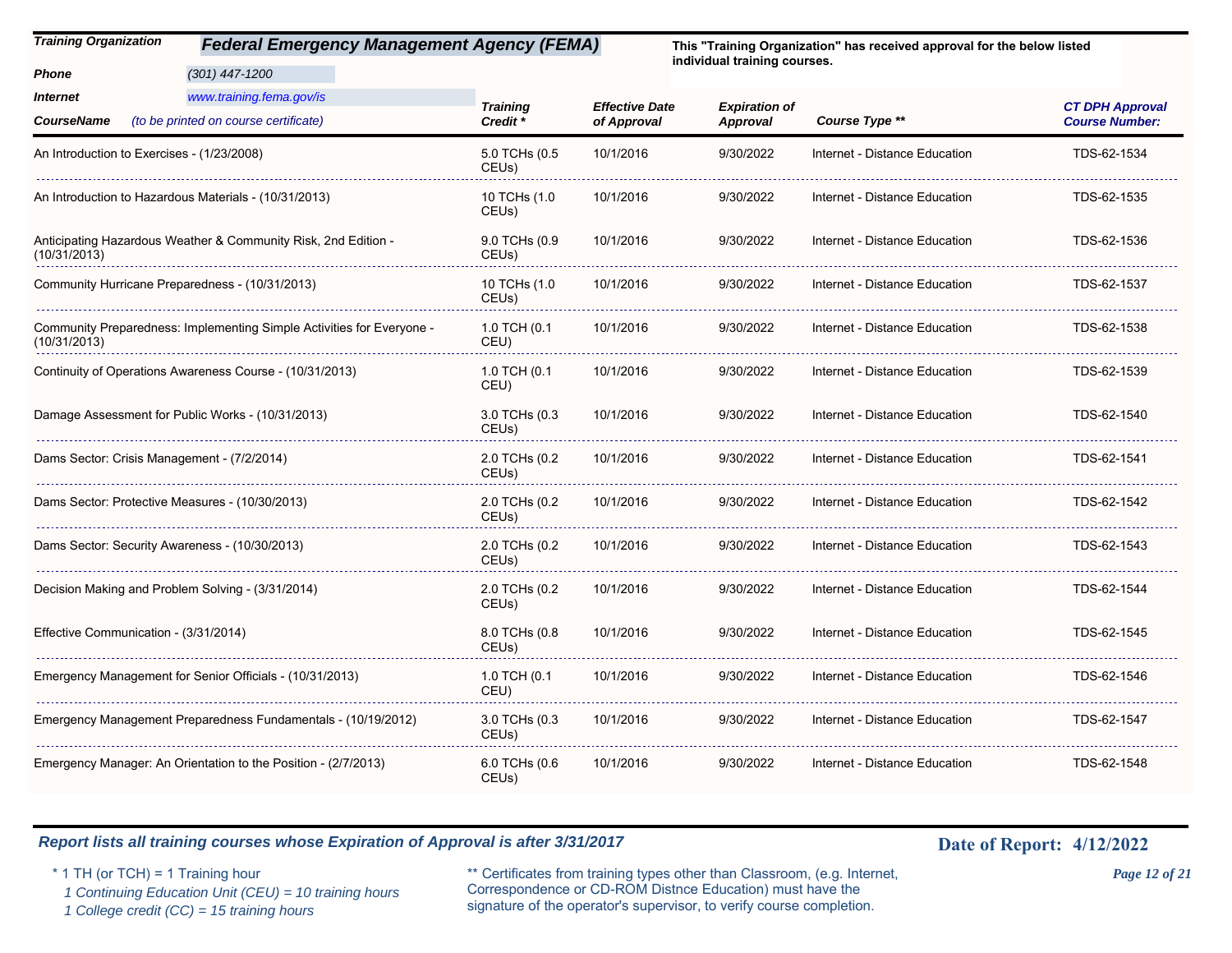| Emergency Planning - (12/15/2015)                                                                | 5.0 TCHs (0.5<br>CEUs)              | 10/1/2016 | 9/30/2022 | Internet - Distance Education | TDS-62-1549 |
|--------------------------------------------------------------------------------------------------|-------------------------------------|-----------|-----------|-------------------------------|-------------|
| Emergency Planning for Public Works - (10/31/2013)                                               | 3.0 TCHs (0.3<br>CEU <sub>s</sub> ) | 10/1/2016 | 9/30/2022 | Internet - Distance Education | TDS-62-1550 |
| EOC Management and Operations - (8/6/2008)                                                       | 4.0 TCHs (0.4<br>CEUs)              | 10/1/2016 | 9/30/2022 | Internet - Distance Education | TDS-62-1551 |
| Fundamentals of Emergency Management - (12/16/2013)                                              | 6.0 TCHs (0.6<br>CEUs)              | 10/1/2016 | 9/30/2022 | Internet - Distance Education | TDS-62-1552 |
| Fundamentals of Risk Management - (10/31/2013)                                                   | 2.0 TCHs (0.2<br>CEUs)              | 10/1/2016 | 9/30/2022 | Internet - Distance Education | TDS-62-1553 |
| Hazard Mitigation Floodplain Management in Disaster Operations -<br>(11/16/2016)                 | 3.0 TCHs (0.3<br>CEUs)              | 10/1/2016 | 9/30/2022 | Internet - Distance Education | TDS-62-1554 |
| ICS for Single Resources and Initial Action Incidents - (10/31/2013)                             | 3.0 TCHs (0.3<br>CEUs)              | 10/1/2016 | 9/30/2022 | Internet - Distance Education | TDS-62-1555 |
| Implementing the Emergency Food and Shelter National Board Program -<br>(10/6/2010)              | 2.0 TCHs (0.2<br>CEUs)              | 10/1/2016 | 9/30/2022 | Internet - Distance Education | TDS-62-1556 |
| Introduction to Commercial Claims - (9/2/2015)                                                   | 1.0 TCH (0.1<br>CEU)                | 10/1/2016 | 9/30/2022 | Internet - Distance Education | TDS-62-1557 |
| Introduction to Community Emergency Response Teams - (6/26/2014)                                 | 6.0 TCHs (0.6<br>CEUs)              | 10/1/2016 | 9/30/2022 | Internet - Distance Education | TDS-62-1558 |
| Introduction to Continuity of Operations - (10/31/2013)                                          | 2.0 TCHs (0.2<br>CEUs)              | 10/1/2016 | 9/30/2022 | Internet - Distance Education | TDS-62-1559 |
| Introduction to FEMA's Public Assistance Program - (10/2/2015)                                   | 4.0 TCHs (0.4<br>CEUs)              | 10/1/2016 | 9/30/2022 | Internet - Distance Education | TDS-62-1560 |
| Introduction to Hazard Mitigation - (10/31/2013)                                                 | 10 TCHs (1.0<br>CEUs)               | 10/1/2016 | 9/30/2022 | Internet - Distance Education | TDS-62-1561 |
| Introduction to Homeland Security Planning - (10/31/2013)                                        | 2.0 TCHs (0.2<br>CEUs)              | 10/1/2016 | 9/30/2022 | Internet - Distance Education | TDS-62-1562 |
| Introduction to Incident Command System, ICS-100 - (10/31/2013)                                  | 3.0 TCHs (0.3<br>CEUs)              | 10/1/2016 | 9/30/2022 | Internet - Distance Education | TDS-62-1563 |
| Introduction to the Incident Command System (ICS 100) for<br>Healthcare/Hospitals - (10/31/2013) | 3.0 TCHs (0.3<br>CEUs)              | 10/1/2016 | 9/30/2022 | Internet - Distance Education | TDS-62-1564 |
| Introduction to the Incident Command System (ICS 100) for Public Works -<br>(10/31/2013)         | 3.0 TCHs (0.3<br>CEUs)              | 10/1/2016 | 9/30/2022 | Internet - Distance Education | TDS-62-1565 |
| Introduction to the Incident Command System for Higher Education -<br>(10/31/2013)               | 3.0 TCHs (0.3<br>CEU <sub>s</sub> ) | 10/1/2016 | 9/30/2022 | Internet - Distance Education | TDS-62-1566 |

 *1 Continuing Education Unit (CEU) = 10 training hours*

 *1 College credit (CC) = 15 training hours*

\* 1 TH (or TCH) = 1 Training hour \*\* Certificates from training types other than Classroom, (e.g. Internet, *Page 13 of 21* Correspondence or CD-ROM Distnce Education) must have the signature of the operator's supervisor, to verify course completion.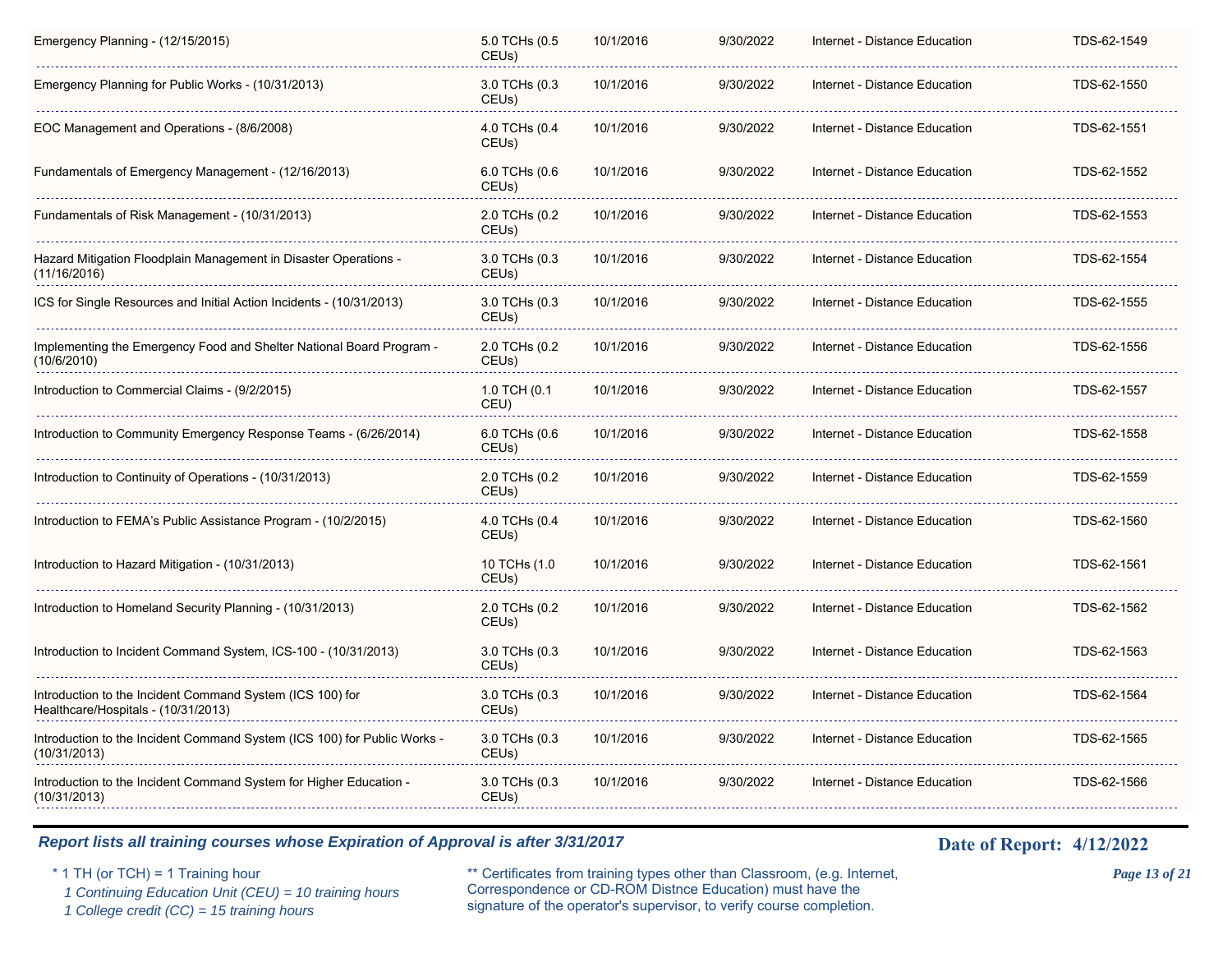| Introduction to the Incident Command System for Schools - (10/31/2013)                  | 3.0 TCHs (0.3<br>CEUs)               | 10/1/2016 | 9/30/2022 | Internet - Distance Education | TDS-62-1567 |
|-----------------------------------------------------------------------------------------|--------------------------------------|-----------|-----------|-------------------------------|-------------|
| Leadership and Influence - (6/16/2014)                                                  | 3.0 TCHs (0.3<br>CEUs)               | 10/1/2016 | 9/30/2022 | Internet - Distance Education | TDS-62-1568 |
| Local Damage Assessment - (10/31/2013)                                                  | 2.0 TCHs (0.2<br>CEUs)               | 10/1/2016 | 9/30/2022 | Internet - Distance Education | TDS-62-1569 |
| Managerial Safety and Health - (1/4/2016)                                               | 2.0 TCHs (0.2<br>CEUs)               | 10/1/2016 | 9/30/2022 | Internet - Distance Education | TDS-62-1570 |
| Multi-Hazard Emergency Planning for Schools - (10/31/2013)                              | 3.0 TCHs (0.3<br>CEUs)               | 10/1/2016 | 9/30/2022 | Internet - Distance Education | TDS-62-1571 |
| National Disaster Recovery Framework (NDRF) Overview - (11/1/2013)                      | 2.0 TCHs (0.2<br>CEUs)               | 10/1/2016 | 9/30/2022 | Internet - Distance Education | TDS-62-1572 |
| National Incident Management System (NIMS) An Introduction - (10/31/2013)               | 3.0 TCHs (0.3<br>CEUs)               | 10/1/2016 | 9/30/2022 | Internet - Distance Education | TDS-62-1573 |
| National Incident Management System (NIMS) Public Information Systems -<br>(10/31/2013) | 3.0 TCHs (0.3<br>CEU <sub>s</sub> )  | 10/1/2016 | 9/30/2022 | Internet - Distance Education | TDS-62-1574 |
| National Incident Management System Resource Management                                 | 4.0 TCHs (0.4<br>CEU <sub>s</sub> )  | 5/4/2020  | 9/30/2022 | Internet - Distance Education | TDS-62-2139 |
| National Response Framework, An Introduction - (10/31/2013)                             | 3.0 TCHs (0.3<br>CEUs)               | 10/1/2016 | 9/30/2022 | Internet - Distance Education | TDS-62-1575 |
| Orientation to FEMA Logistics - (10/31/2013)                                            | 4.0 TCHs (0.4<br>CEUs)               | 10/1/2016 | 9/30/2022 | Internet - Distance Education | TDS-62-1576 |
| Plan Review for Local Mitigation Plans - (10/31/2013)                                   | 4.0 TCHs (0.4<br>CEUs)               | 10/1/2016 | 9/30/2022 | Internet - Distance Education | TDS-62-1577 |
| Preparing for Federal Disaster Operations: FEMA - (10/31/2013)                          | 1.0 TCH (0.1<br>CEU)                 | 10/1/2016 | 9/30/2022 | Internet - Distance Education | TDS-62-1578 |
| Preparing for Federal Disaster Operations: FEMA Response Partners -<br>(10/31/2013)     | 1.0 TCH (0.1<br>CEU)                 | 10/1/2016 | 9/30/2022 | Internet - Distance Education | TDS-62-1579 |
| Protecting Critical Infrastructure Against Insider Threats - (7/10/2013)                | 1.0 TCH (0.1<br>CEU)                 | 10/1/2016 | 9/30/2022 | Internet - Distance Education | TDS-62-1580 |
| Protecting Your Home or Small Business From Disaster - (10/31/2013)                     | 4.0TCHs (0.4<br>CEUs)                | 10/1/2016 | 9/30/2022 | Internet - Distance Education | TDS-62-1581 |
| Public Works and Disaster Recovery - (10/31/2013)                                       | 3.0 TCHs (0.3<br>CEU <sub>s</sub> )  | 10/1/2016 | 9/30/2022 | Internet - Distance Education | TDS-62-1582 |
| Radiological Accident Assessment Concepts - (1/13/2014)                                 | 16.0 TCHs (1.6<br>CEU <sub>s</sub> ) | 10/1/2016 | 9/30/2022 | Internet - Distance Education | TDS-62-1583 |
|                                                                                         |                                      |           |           |                               |             |

 *1 Continuing Education Unit (CEU) = 10 training hours*

 *1 College credit (CC) = 15 training hours*

\* 1 TH (or TCH) = 1 Training hour \*\* Certificates from training types other than Classroom, (e.g. Internet, *Page 14 of 21* Correspondence or CD-ROM Distnce Education) must have the signature of the operator's supervisor, to verify course completion.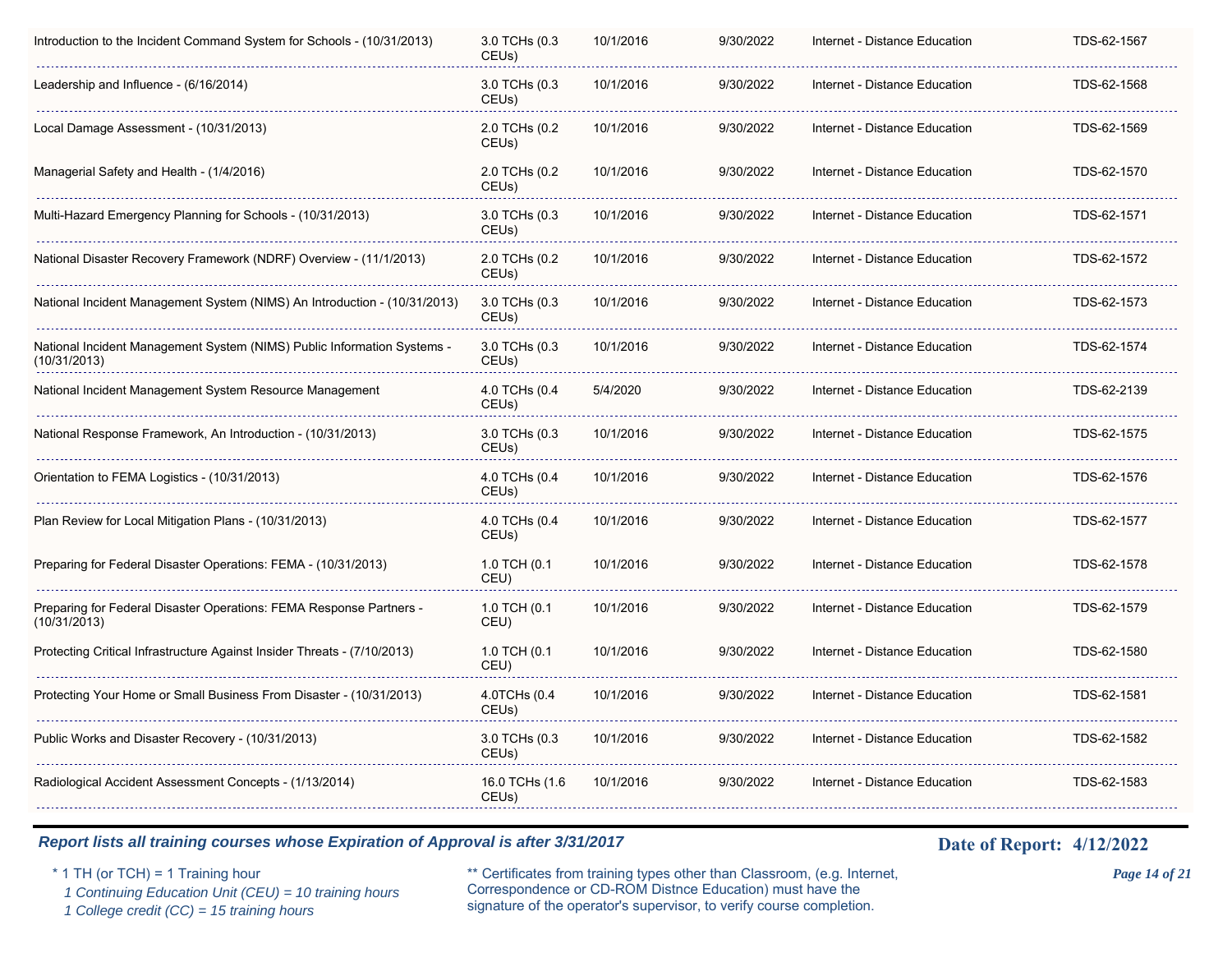|                                                | Radiological Emergency Management - (10/31/2013)                           | 10 TCHs (1.0<br>CEUs)       | 10/1/2016                            | 9/30/2022                        | Internet - Distance Education                                           | TDS-62-1584                                     |
|------------------------------------------------|----------------------------------------------------------------------------|-----------------------------|--------------------------------------|----------------------------------|-------------------------------------------------------------------------|-------------------------------------------------|
| Radiological Emergency Response - (10/31/2013) |                                                                            | 10 TCHs (1.0<br>CEUs)       | 10/1/2016                            | 9/30/2022                        | Internet - Distance Education                                           | TDS-62-1585                                     |
|                                                | Surveillance Awareness: What You Can Do - (10/31/2013)                     | 1.0 TCH (0.1<br>CEU)        | 10/1/2016                            | 9/30/2022                        | Internet - Distance Education                                           | TDS-62-1586                                     |
|                                                | The National Infrastructure Protection Plan, An Introduction - (7/21/2015) | 2.0 TCHs (0.2<br>CEUs)      | 10/1/2016                            | 9/30/2022                        | Internet - Distance Education                                           | TDS-62-1587                                     |
|                                                | The Public Works Role in Emergency Management - (10/2/2015)                | 2.0 TCHs (0.2<br>CEUs)      | 10/1/2016                            | 9/30/2022                        | Internet - Distance Education                                           | TDS-62-1588                                     |
| Workplace Security Awareness - (10/31/2013)    |                                                                            | 1.0 TCH (0.1<br>CEU)        | 10/1/2016                            | 9/30/2022                        | Internet - Distance Education                                           | TDS-62-1589                                     |
|                                                | Workplace Violence Awareness Training 2016 - (1/4/2016)                    | 1.0 TCH (0.1<br>CEU)        | 10/1/2016                            | 9/30/2022                        | Internet - Distance Education                                           | TDS-62-1590                                     |
| <b>Training Organization</b>                   | <b>Horsley Witten Group, Inc.</b>                                          |                             |                                      |                                  | This "Training Organization" has received approval for the below listed |                                                 |
| Phone                                          | (598) 833-6600                                                             |                             |                                      | individual training courses.     |                                                                         |                                                 |
| Internet                                       | www.horsleywitten.com                                                      | <b>Training</b>             | <b>Effective Date</b>                | <b>Expiration of</b>             |                                                                         | <b>CT DPH Approval</b>                          |
| CourseName                                     | (to be printed on course certificate)                                      | Credit *                    | of Approval                          | <b>Approval</b>                  | Course Type **                                                          | <b>Course Number:</b>                           |
| Workshop                                       | 2022 Connecticut Public Drinking Water and Healthcare Coordination         | 4.5 TCHs (0.45              | 3/15/2022                            | 2/28/2025                        | Live Internet Instructor Lead (LIIL) -<br><b>Distance Education</b>     | TDS-70-2327                                     |
|                                                |                                                                            | CEUs)                       |                                      |                                  |                                                                         |                                                 |
| 2022 EPA Region 1 ICS-300 Training             |                                                                            | 16 TCHs (1.6<br>CEUs)       | 3/14/2022                            | 2/28/2025                        | Live Internet Instructor Lead (LIIL) -<br><b>Distance Education</b>     | TDS-70-2338                                     |
| EPA Region 1 ERP Workshop                      |                                                                            | 5.5 TCHs (0.55<br>CEUs)     | 9/14/2021                            | 8/31/2024                        | Live Internet Instructor Lead (LIIL) -<br><b>Distance Education</b>     | TDS-70-2272                                     |
| EPA Region 1 Utility ICS/NIMS Training         |                                                                            | 6.0 TCH'S (0.6<br>CEUs)     | 3/2/2022                             | 2/28/2025                        | Live Internet Instructor Lead (LIIL) -<br><b>Distance Education</b>     | TDS-70-2328                                     |
| Sponsored)                                     | Introduction to Cybersecurity: Workshop and Response Exercise (EPA         | 6.5 TCH'S (0.65<br>CEUs)    | 9/15/2021                            | 8/31/2024                        | Live Internet Instructor Lead (LIIL) -<br><b>Distance Education</b>     | TDS-70-2267                                     |
| <b>Training Organization</b>                   | <b>Jade Learning, LLC</b>                                                  |                             |                                      |                                  |                                                                         |                                                 |
| Phone                                          | (800) 443-5233                                                             |                             |                                      |                                  |                                                                         |                                                 |
| Internet                                       | www.jadelearning.com                                                       |                             |                                      |                                  |                                                                         |                                                 |
| CourseName                                     | (to be printed on course certificate)                                      | <b>Training</b><br>Credit * | <b>Effective Date</b><br>of Approval | <b>Expiration of</b><br>Approval | Course Type **                                                          | <b>CT DPH Approval</b><br><b>Course Number:</b> |

 *1 Continuing Education Unit (CEU) = 10 training hours*

 *1 College credit (CC) = 15 training hours*

\* 1 TH (or TCH) = 1 Training hour \*\* Certificates from training types other than Classroom, (e.g. Internet, *Page 15 of 21* Correspondence or CD-ROM Distnce Education) must have the signature of the operator's supervisor, to verify course completion.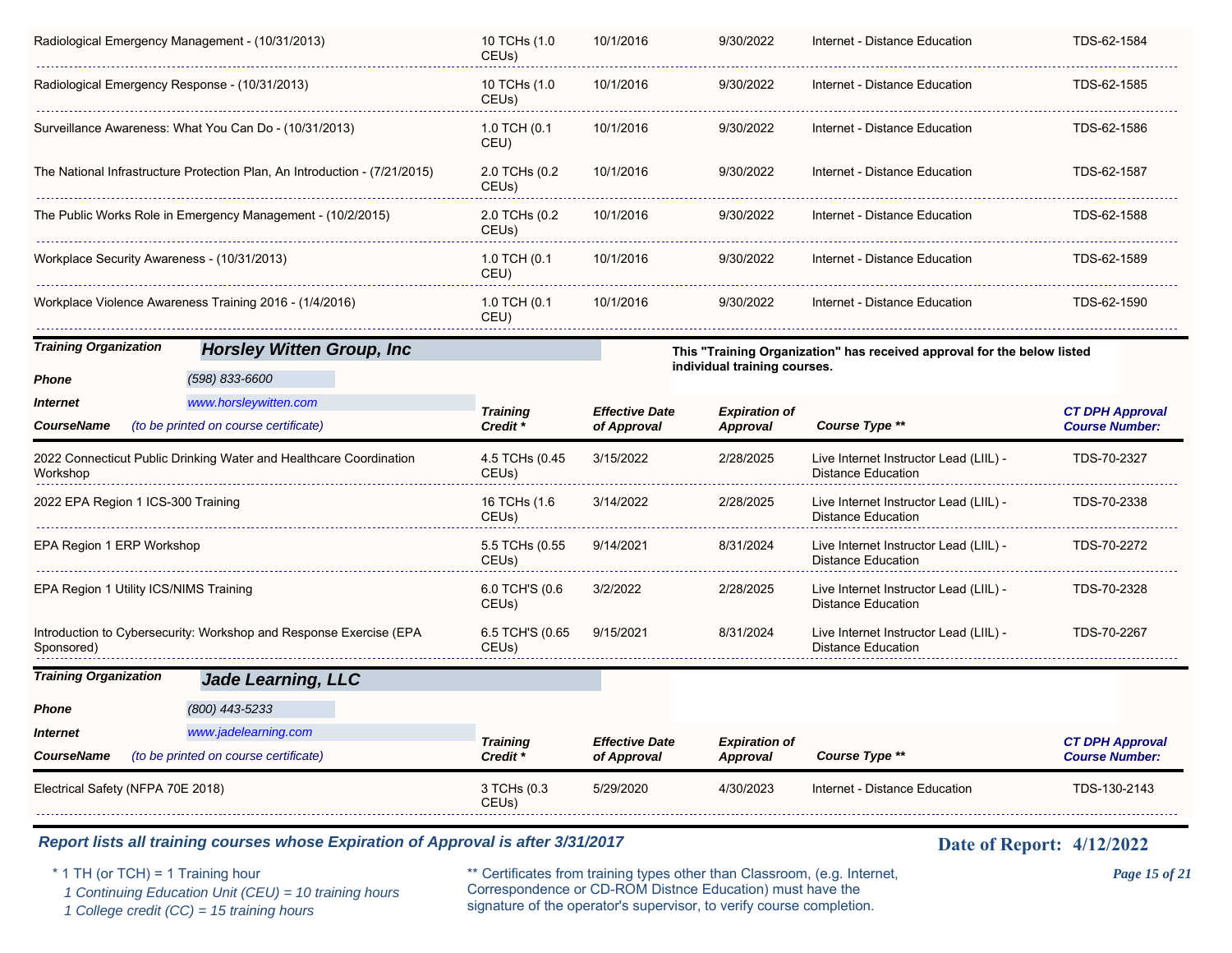| Electrical Troubleshooting        |                                                               | 3 TCHs (0.3<br>CEUs)                | 5/29/2020                            | 4/30/2023                               | Internet - Distance Education                                                                                                               | TDS-130-2151                                    |
|-----------------------------------|---------------------------------------------------------------|-------------------------------------|--------------------------------------|-----------------------------------------|---------------------------------------------------------------------------------------------------------------------------------------------|-------------------------------------------------|
| <b>Fluid Mechanics</b>            |                                                               | 1 TCHs (0.1<br>CEUs)                | 5/29/2020                            | 4/30/2023                               | Internet - Distance Education                                                                                                               | TDS-130-2150                                    |
| Introduction to Water Technology  |                                                               | 5 TCHs (0.5<br>CEUs)                | 5/29/2020                            | 4/30/2023                               | Internet - Distance Education                                                                                                               | TDS-130-2147                                    |
| <b>OSHA Safety</b>                |                                                               | 4 TCHs (0.4<br>CEUs)                | 5/29/2020                            | 4/30/2023                               | Internet - Distance Education                                                                                                               | TDS-130-2144                                    |
| Piping Systems Part 1             |                                                               | 5 TCHs (0.5<br>CEUs)                | 5/29/2020                            | 4/30/2023                               | Internet - Distance Education                                                                                                               | TDS-130-2145                                    |
| Piping Systems Part 2             |                                                               | 5 TCHs (0.5<br>CEUs)                | 5/29/2020                            | 4/30/2023                               | Internet - Distance Education                                                                                                               | TDS-130-2146                                    |
| Pumps Part 1                      |                                                               | 5 TCHs (0.5<br>CEUs)                | 5/29/2020                            | 4/30/2023                               | Internet - Distance Education                                                                                                               | TDS-130-2149                                    |
| Pumps Part 2                      |                                                               | 5 TCHs (0.5<br>CEUs)                | 5/29/2020                            | 4/30/2023                               | Internet - Distance Education                                                                                                               | TDS-130-2148                                    |
| <b>Training Organization</b>      | <b>New England Water Works Association</b><br>(NEWWA)         |                                     |                                      |                                         | The NEWWA training program has been approved by the CT DPH for water<br>operator classroom courses. The below list represents our record of |                                                 |
|                                   |                                                               |                                     |                                      |                                         |                                                                                                                                             |                                                 |
| Phone                             | (508) 893-7979                                                |                                     |                                      | courses please visit www.newwa.org      | NEWWA training courses. For a complete list of water operator related                                                                       |                                                 |
| <b>Internet</b>                   | www.newwa.org                                                 |                                     |                                      |                                         |                                                                                                                                             |                                                 |
| <b>CourseName</b>                 | (to be printed on course certificate)                         | <b>Training</b><br>Credit *         | <b>Effective Date</b><br>of Approval | <b>Expiration of</b><br><b>Approval</b> | Course Type **                                                                                                                              | <b>CT DPH Approval</b><br><b>Course Number:</b> |
|                                   | 2020 Information Technology & Asset Management Fair           | 4.0 TCHs (0.4<br>CEUs)              | 11/5/2020                            | 10/31/2023                              | Live Internet Instructor Lead (LIIL) -<br><b>Distance Education</b>                                                                         | TDS-1-2224                                      |
|                                   | 2020 Water Resources and Sustainability Symposium             | 3.0 TCHs (0.3<br>CEUs)              | 10/7/2020                            | 9/30/2023                               | Live Internet Instructor Lead (LIIL) -<br><b>Distance Education</b>                                                                         | TDS-1-2217                                      |
|                                   | 2021 Spring Learnaplalooza Event - Diversity Panel Discussion | 1.0 TCH (0.1<br>CEU)                | 3/30/2021                            | 2/28/2024                               | Live Internet Instructor Lead (LIIL) -<br><b>Distance Education</b>                                                                         | TDS-1-2250                                      |
| <b>DISTRIBUTION I</b>             | 2021 Spring Learnaplalooza Event - TECHNICAL SESSION 1 -      | 2.0 TCHs (0.2<br>CEUs)              | 3/30/2021                            | 2/28/2024                               | Live Internet Instructor Lead (LIIL) -<br><b>Distance Education</b>                                                                         | DS-1-2231                                       |
| <b>MANAGEMENT &amp; FINANCE</b>   | 2021 Spring Learnaplalooza Event - TECHNICAL SESSION 10 -     | 2.0 TCHs (0.2<br>CEU <sub>s</sub> ) | 3/31/2021                            | 2/28/2024                               | Live Internet Instructor Lead (LIIL) -<br><b>Distance Education</b>                                                                         | TDS-1-2240                                      |
| <b>DISTRIBUTION &amp; STORAGE</b> | 2021 Spring Learnaplalooza Event - TECHNICAL SESSION 11 -     | 2.0 TCHs (0.2<br>CEUs)              | 3/31/2021                            | 2/28/2024                               | Live Internet Instructor Lead (LIIL) -<br><b>Distance Education</b>                                                                         | DS-1-2241                                       |

 *1 Continuing Education Unit (CEU) = 10 training hours*

 *1 College credit (CC) = 15 training hours*

\* 1 TH (or TCH) = 1 Training hour \*\* Certificates from training types other than Classroom, (e.g. Internet, *Page 16 of 21* Correspondence or CD-ROM Distnce Education) must have the signature of the operator's supervisor, to verify course completion.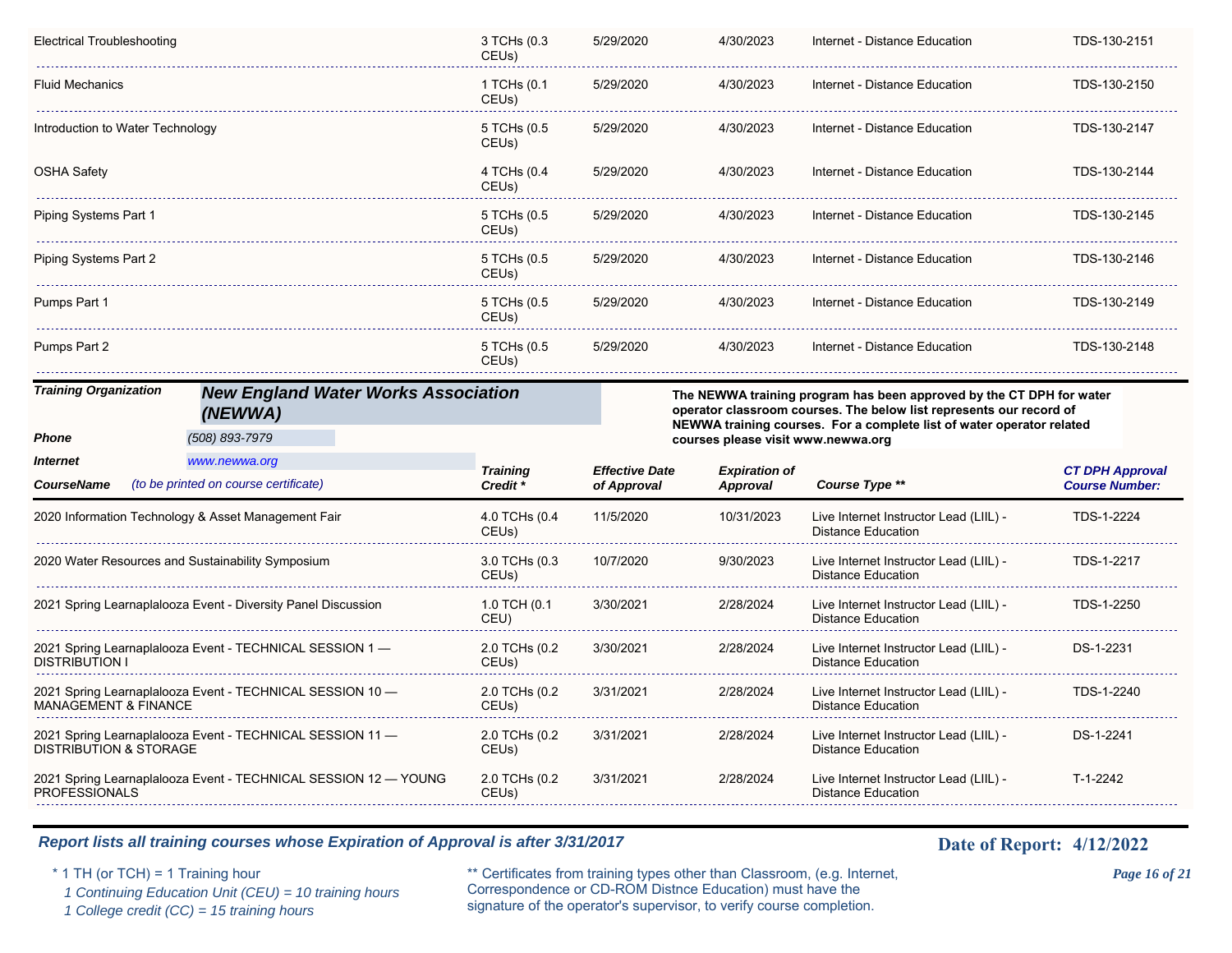| 2021 Spring Learnaplalooza Event - TECHNICAL SESSION 13 - PUBLIC<br><b>RELATIONS</b>      | 2.0 TCHs (0.2<br>CEU <sub>s</sub> ) | 4/1/2021   | 2/28/2024  | Live Internet Instructor Lead (LIIL) -<br><b>Distance Education</b> | TDS-1-2243      |
|-------------------------------------------------------------------------------------------|-------------------------------------|------------|------------|---------------------------------------------------------------------|-----------------|
| 2021 Spring Learnaplalooza Event - TECHNICAL SESSION 14 -<br><b>GIS/ASSET MANAGEMENT</b>  | 2.0 TCHs (0.2<br>CEUs)              | 4/1/2021   | 2/28/2024  | Live Internet Instructor Lead (LIIL) -<br><b>Distance Education</b> | TDS-1-2244      |
| 2021 Spring Learnaplalooza Event - TECHNICAL SESSION 15 -<br><b>DISTRIBUTION III</b>      | 2.0 TCHs (0.2<br>CEU <sub>s</sub> ) | 4/1/2021   | 2/28/2024  | Live Internet Instructor Lead (LIIL) -<br><b>Distance Education</b> | DS-1-2245       |
| 2021 Spring Learnaplalooza Event - TECHNICAL SESSION 16 -<br><b>GROUNDWATER</b>           | 2.0 TCHs (0.2<br>CEUs)              | 4/1/2021   | 2/28/2024  | Live Internet Instructor Lead (LIIL) -<br><b>Distance Education</b> | TDS-1-2246      |
| 2021 Spring Learnaplalooza Event - TECHNICAL SESSION 17 -<br><b>CYBERSECURITY</b>         | 2.0 TCHs (0.2<br>CEUs)              | 4/1/2021   | 2/28/2024  | Live Internet Instructor Lead (LIIL) -<br><b>Distance Education</b> | TDS-1-2247      |
| 2021 Spring Learnaplalooza Event - TECHNICAL SESSION 18 - CROSS<br><b>CONNECTIONS</b>     | 2.0 TCHs (0.2<br>CEUs)              | 4/1/2021   | 2/28/2024  | Live Internet Instructor Lead (LIIL) -<br><b>Distance Education</b> | DS-1-2248       |
| 2021 Spring Learnaplalooza Event - TECHNICAL SESSION 2 -<br><b>CUSTOMER SERVICE</b>       | 2.0 TCHs (0.2<br>CEU <sub>s</sub> ) | 3/30/2021  | 2/28/2024  | Live Internet Instructor Lead (LIIL) -<br><b>Distance Education</b> | TDS-1-2232      |
| 2021 Spring Learnaplalooza Event - TECHNICAL SESSION 3 - WATER<br><b>TREATMENT I</b>      | 2.0 TCHs (0.2<br>CEU <sub>s</sub> ) | 3/30/2021  | 2/28/2024  | Live Internet Instructor Lead (LIIL) -<br><b>Distance Education</b> | T-1-2233        |
| 2021 Spring Learnaplalooza Event - TECHNICAL SESSION 4 - WATER<br><b>TREATMENT II</b>     | 2.0 TCHs (0.2<br>CEUs)              | 3/30/2021  | 2/28/2024  | Live Internet Instructor Lead (LIIL) -<br><b>Distance Education</b> | T-1-2234        |
| 2021 Spring Learnaplalooza Event - TECHNICAL SESSION 5 -<br><b>DISTRIBUTION II</b>        | 2.0 TCHs (0.2<br>CEUs)              | 3/30/2021  | 2/28/2024  | Live Internet Instructor Lead (LIIL) -<br><b>Distance Education</b> | DS-1-2235       |
| 2021 Spring Learnaplalooza Event - TECHNICAL SESSION 6 -<br><b>EMERGENCY PREPAREDNESS</b> | 2.0 TCHs (0.2<br>CEUs)              | 3/30/2021  | 2/28/2024  | Live Internet Instructor Lead (LIIL) -<br><b>Distance Education</b> | TDS-1-2236      |
| 2021 Spring Learnaplalooza Event - TECHNICAL SESSION 7 -<br><b>REGULATORY</b>             | 2.0 TCHs (0.2<br>CEUs)              | 3/31/2021  | 2/28/2024  | Live Internet Instructor Lead (LIIL) -<br><b>Distance Education</b> | TDS-1-2237      |
| 2021 Spring Learnaplalooza Event - TECHNICAL SESSION 8 - DAMS                             | 2.0 TCHs (0.2<br>CEUs)              | 3/31/2021  | 2/28/2024  | Live Internet Instructor Lead (LIIL) -<br><b>Distance Education</b> | <b>TDS-2238</b> |
| 2021 Spring Learnaplalooza Event - TECHNICAL SESSION 9 - WATER<br><b>TREATMENT III</b>    | 2.0 TCHs (0.2<br>CEUs)              | 3/31/2021  | 2/28/2024  | Live Internet Instructor Lead (LIIL) -<br><b>Distance Education</b> | T-1-2239        |
| 2021 Virtual December Membership Meeting                                                  | 2.0 TCHs (0.2<br>CEUs)              | 12/16/2021 | 11/30/2021 | Live Internet Instructor Lead (LIIL) -<br><b>Distance Education</b> | TDS-1-2297      |
| 2021 Water Resources and Sustainability Symposium                                         | 3.0 TCHs (0.3<br>CEUs)              | 10/27/2021 | 9/30/2024  | Live Internet Instructor Lead (LIIL) -<br><b>Distance Education</b> | TDS-1-2292      |
| 22nd Annual Water Quality Symposium                                                       | 3.0 TCHs (0.3<br>CEU <sub>s</sub> ) | 12/2/2020  | 11/30/2023 | Live Internet Instructor Lead (LIIL) -<br><b>Distance Education</b> | T-1-2022        |
| 23rd Annual Water Quality Symposium                                                       | 3.0 TCHs (0.3<br>CEU <sub>s</sub> ) | 5/5/2021   | 4/30/2024  | Live Internet Instructor Lead (LIIL) -<br><b>Distance Education</b> | T-1-2271        |
|                                                                                           |                                     |            |            |                                                                     |                 |

 *1 Continuing Education Unit (CEU) = 10 training hours*

 *1 College credit (CC) = 15 training hours*

\* 1 TH (or TCH) = 1 Training hour \*\* Certificates from training types other than Classroom, (e.g. Internet, *Page 17 of 21* Correspondence or CD-ROM Distnce Education) must have the signature of the operator's supervisor, to verify course completion.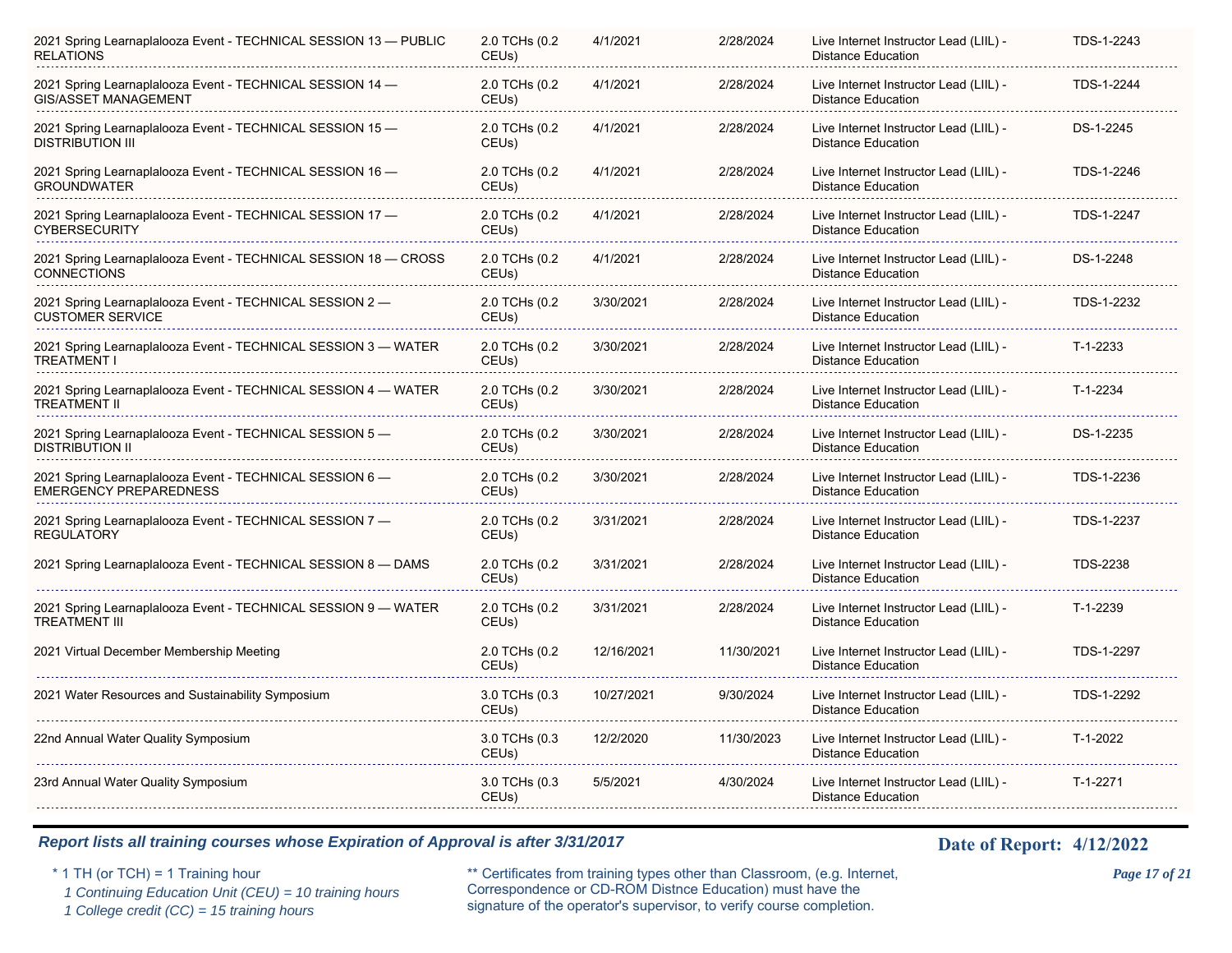| Biofilm in YOUR Drinking Water System: Concerns and Controls              | 3 TCHs (0.3<br>CEUs)   | 6/2/2020   | 12/31/2020 | Live Internet Instructor Lead (LIIL) -<br><b>Distance Education</b> | DS-1-2152  |
|---------------------------------------------------------------------------|------------------------|------------|------------|---------------------------------------------------------------------|------------|
| Distribution System Fire Flow: How Does Your System Measure Up?           | 3 TCHs (0.3<br>CEUs)   | 6/2/2020   | 12/31/2020 | Live Internet Instructor Lead (LIIL) -<br><b>Distance Education</b> | DS-1-2153  |
| Energy Management for Water & Wastewater Utilities                        | 3 TCHs (0.3<br>CEUs)   | 6/2/2020   | 12/31/2020 | Live Internet Instructor Lead (LIIL) -<br><b>Distance Education</b> | TDS-1-2155 |
| Identifying and Correcting Potential Bacterial Resistance to Disinfection | 3 TCHs (0.3<br>CEUs)   | 6/2/2020   | 12/31/2020 | Live Internet Instructor Lead (LIIL) -<br><b>Distance Education</b> | TDS-1-2156 |
| Introduction to Drinking Water Microbiology for Public Water Systems      | 3 TCHs (0.3<br>CEUs)   | 6/2/2020   | 12/31/2020 | Live Internet Instructor Lead (LIIL) -<br><b>Distance Education</b> | TDS-1-2154 |
| Iron and Manganese Removal Chemistry                                      | 3.0 TCHs (0.3<br>CEUs) | 4/21/2021  | 3/31/2024  | Live Internet Instructor Lead (LIIL) -<br><b>Distance Education</b> | T-1-2220   |
| NEWWA NHWWA Joint Virtual Membership Meeting                              | 2.0 TCHs (0.2<br>CEUs) | 1/21/2021  | 12/31/2023 | Live Internet Instructor Lead (LIIL) -<br><b>Distance Education</b> | TDS-1-2021 |
| Operational Control of at the tap Lead Concentrations                     | 3 TCHs (0.3<br>CEUs)   | 6/2/2020   | 12/31/2020 | Live Internet Instructor Lead (LIIL) -<br><b>Distance Education</b> | TDS-1-2157 |
| Operational Control of Coagulation and Filtration Processes               | 3 TCHs (0.3<br>CEUs)   | 6/2/2020   | 12/31/2020 | Live Internet Instructor Lead (LIIL) -<br><b>Distance Education</b> | T-1-2158   |
| Pandemic Problem Solving and Planning for Public Water                    | 3.0 TCHs (0.3<br>CEUs) | 3/11/2021  | 2/28/2024  | Live Internet Instructor Lead (LIIL) -<br><b>Distance Education</b> | TDS-1-2252 |
| Preparing for & Responding to Customer Water Quality Complaints           | 3.0 TCHs (0.3<br>CEUs) | 6/9/2020   | 12/31/2020 | Live Internet Instructor Lead (LIIL) -<br><b>Distance Education</b> | TDS-1-2140 |
| Selection, Application and Maintenance of Water System Valves             | 3 TCHs (0.3<br>CEUs)   | 6/2/2020   | 12/31/2020 | Live Internet Instructor Lead (LIIL) -<br><b>Distance Education</b> | DS-1-2159  |
| <b>Skills for Supervisors</b>                                             | 3.0 TCHs (0.3<br>CEUs) | 2/11/2021  | 1/31/2024  | Live Internet Instructor Lead (LIIL) -<br><b>Distance Education</b> | TDS-1-2219 |
| Sound Procedures for Drinking Water Sampling                              | 3 TCHs (0.3<br>CEUs)   | 6/2/2020   | 12/31/2020 | Live Internet Instructor Lead (LIIL) -<br><b>Distance Education</b> | TDS-1-2160 |
| The 2020 Drought A Regional Retrospective                                 | 1.0 TCHs (0.1<br>CEUs) | 3/23/2021  | 2/28/2024  | Live Internet Instructor Lead (LIIL) -<br><b>Distance Education</b> | TDS-1-2225 |
| Using Unidirectional Flushing as a Distribution Tool                      | 3 TCHs (0.3<br>CEUs)   | 6/2/2020   | 12/31/2020 | Live Internet Instructor Lead (LIIL) -<br><b>Distance Education</b> | DS-1-2161  |
| Virtual December Membership Meeting                                       | 2.0 TCHs (0.2<br>CEUs) | 12/17/2020 | 11/30/2023 | Live Internet Instructor Lead (LIIL) -<br><b>Distance Education</b> | TDS-1-2223 |
| Virtual Emergency Preparedness & Security Workshop                        | 2.0 TCHs (0.2<br>CEUs) | 1/6/2021   | 12/31/2023 | Live Internet Instructor Lead (LIIL) -<br><b>Distance Education</b> | TDS-1-2218 |
|                                                                           |                        |            |            |                                                                     |            |

 *1 Continuing Education Unit (CEU) = 10 training hours*

 *1 College credit (CC) = 15 training hours*

\* 1 TH (or TCH) = 1 Training hour \*\* Certificates from training types other than Classroom, (e.g. Internet, *Page 18 of 21* Correspondence or CD-ROM Distnce Education) must have the signature of the operator's supervisor, to verify course completion.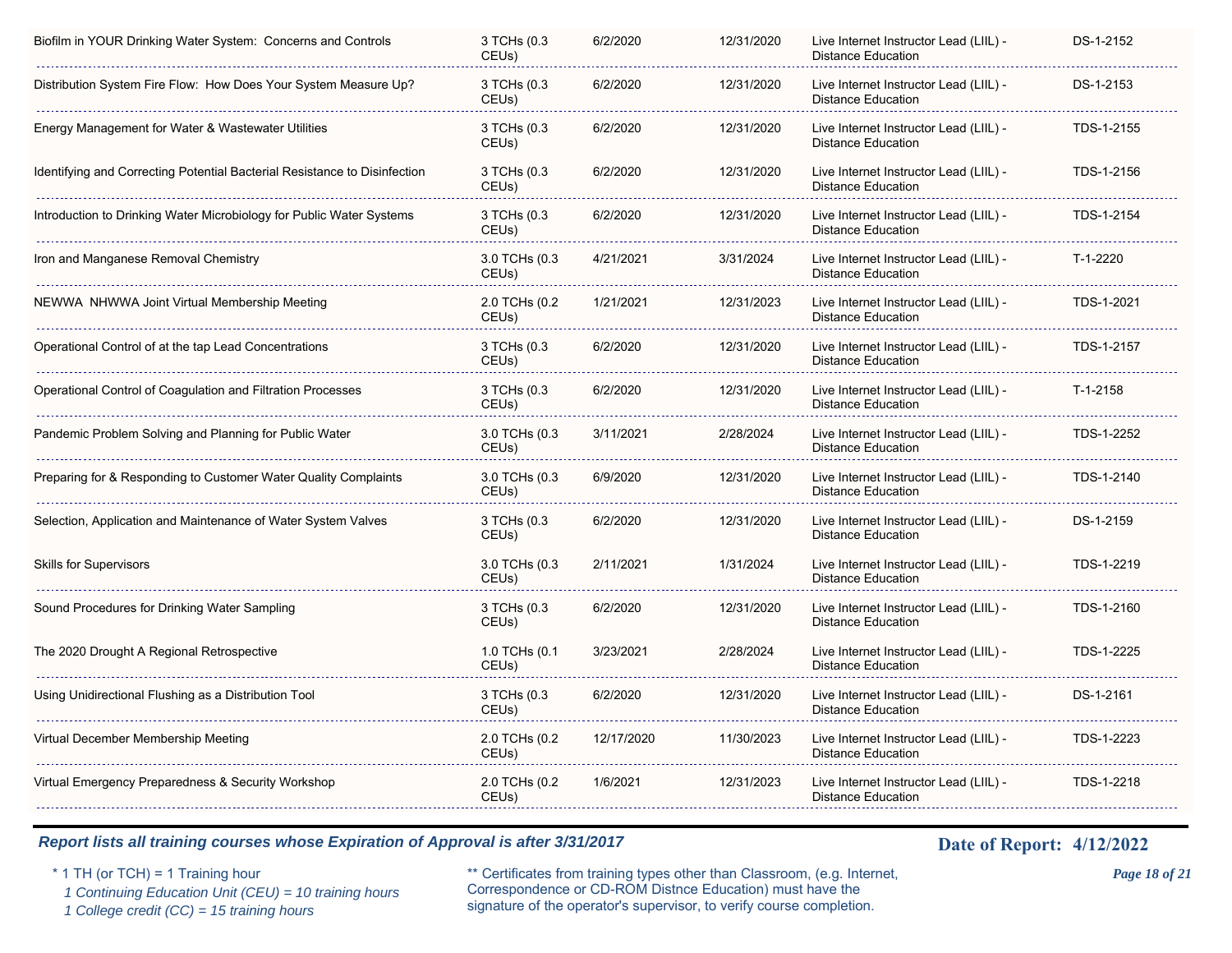| Water Main Disinfection                         |                                                            | 3 TCHs (0.3<br>CEU <sub>s</sub> )   | 6/2/2020              | 12/31/2020                       | Live Internet Instructor Lead (LIIL) -<br><b>Distance Education</b>     | DS-1-2162                                       |
|-------------------------------------------------|------------------------------------------------------------|-------------------------------------|-----------------------|----------------------------------|-------------------------------------------------------------------------|-------------------------------------------------|
| <b>Training Organization</b>                    | <b>Rural Community Assistance Partnership</b><br>(RCAP)    |                                     |                       |                                  |                                                                         |                                                 |
| Phone                                           | $(508) 861 - 7072$                                         |                                     |                       |                                  |                                                                         |                                                 |
| Internet                                        | www.rcapsolutions.org                                      | <b>Training</b>                     | <b>Effective Date</b> | <b>Expiration of</b>             |                                                                         | <b>CT DPH Approval</b>                          |
| <b>CourseName</b>                               | (to be printed on course certificate)                      | Credit *                            | of Approval           | Approval                         | Course Type **                                                          | <b>Course Number:</b>                           |
| <b>Basic Math for Operators</b>                 |                                                            | 4.0 TCHs (0.4<br>CEUs)              | 6/10/2020             | 5/31/2023                        | Live Internet Instructor Lead (LIIL) -<br><b>Distance Education</b>     | TDS-101-2142                                    |
| <b>Basic Math for Operators</b>                 |                                                            | 3.0 TCHs (0.3<br>CEUs)              | 10/20/2021            | 9/30/2024                        | Live Internet Instructor Lead (LIIL) -<br><b>Distance Education</b>     | <b>TDS-2276</b>                                 |
|                                                 | Controlling Lead and Copper in Public Water Systems        | 3.0 TCHs (0.3<br>CEU <sub>s</sub> ) | 3/23/2022             | 2/28/2025                        | Live Internet Instructor Lead (LIIL) -<br><b>Distance Education</b>     | TDS-101-2314                                    |
| Management and Finances for Small Water Systems |                                                            | 3.0 TCHs (0.3<br>CEUs)              | 3/17/2022             | 2/28/2025                        | Live Internet Instructor Lead (LIIL) -<br><b>Distance Education</b>     | TDS-101-2313                                    |
|                                                 | Sustainable Management of Rural & Small Systems (WIB)      | 4.0 TCHs (0.4<br>CEUs)              | 7/15/2020             | 6/30/2023                        | Live Internet Instructor Lead (LIIL) -<br><b>Distance Education</b>     | TDS-101-2163                                    |
| <b>Training Organization</b>                    | <b>The Jacman Group</b>                                    |                                     |                       |                                  |                                                                         |                                                 |
| Phone                                           | (877) 252-2626                                             |                                     |                       |                                  |                                                                         |                                                 |
| Internet                                        | www.JacmanGroupSafety.com                                  | <b>Training</b>                     | <b>Effective Date</b> | <b>Expiration of</b>             |                                                                         | <b>CT DPH Approval</b>                          |
| CourseName                                      | (to be printed on course certificate)                      | Credit *                            | of Approval           | Approval                         | Course Type **                                                          | <b>Course Number:</b>                           |
|                                                 | 4-Hour Task Qualified NFPA 70E Electrical Arc Flash Safety | 4.0 TCHs (0.4<br>CEUs)              | 12/6/2021             | 11/30/2024                       | Live Internet Instructor Lead (LIIL) -<br>Distance Education            | TDS-133-2289                                    |
| <b>Training Organization</b>                    | Tighe & Bond, Inc.                                         |                                     |                       |                                  | This "Training Organization" has received approval for the below listed |                                                 |
| Phone                                           | $(413)$ 572-3211                                           |                                     |                       | individual training courses.     |                                                                         |                                                 |
| Internet                                        | www.tighebond.com                                          |                                     | <b>Effective Date</b> |                                  |                                                                         |                                                 |
| <b>CourseName</b>                               | (to be printed on course certificate)                      | <b>Training</b><br>Credit *         | of Approval           | <b>Expiration of</b><br>Approval | Course Type **                                                          | <b>CT DPH Approval</b><br><b>Course Number:</b> |
| Confined Space Refresher                        |                                                            | 2.0 TCHs (0.2<br>CEUs)              | 10/1/2020             | 9/30/2023                        | Live Internet Instructor Lead (LIIL) -<br>Distance Education            | TDS-23-2214                                     |

 *1 Continuing Education Unit (CEU) = 10 training hours*

 *1 College credit (CC) = 15 training hours*

\* 1 TH (or TCH) = 1 Training hour \*\* Certificates from training types other than Classroom, (e.g. Internet, *Page 19 of 21* Correspondence or CD-ROM Distnce Education) must have the signature of the operator's supervisor, to verify course completion.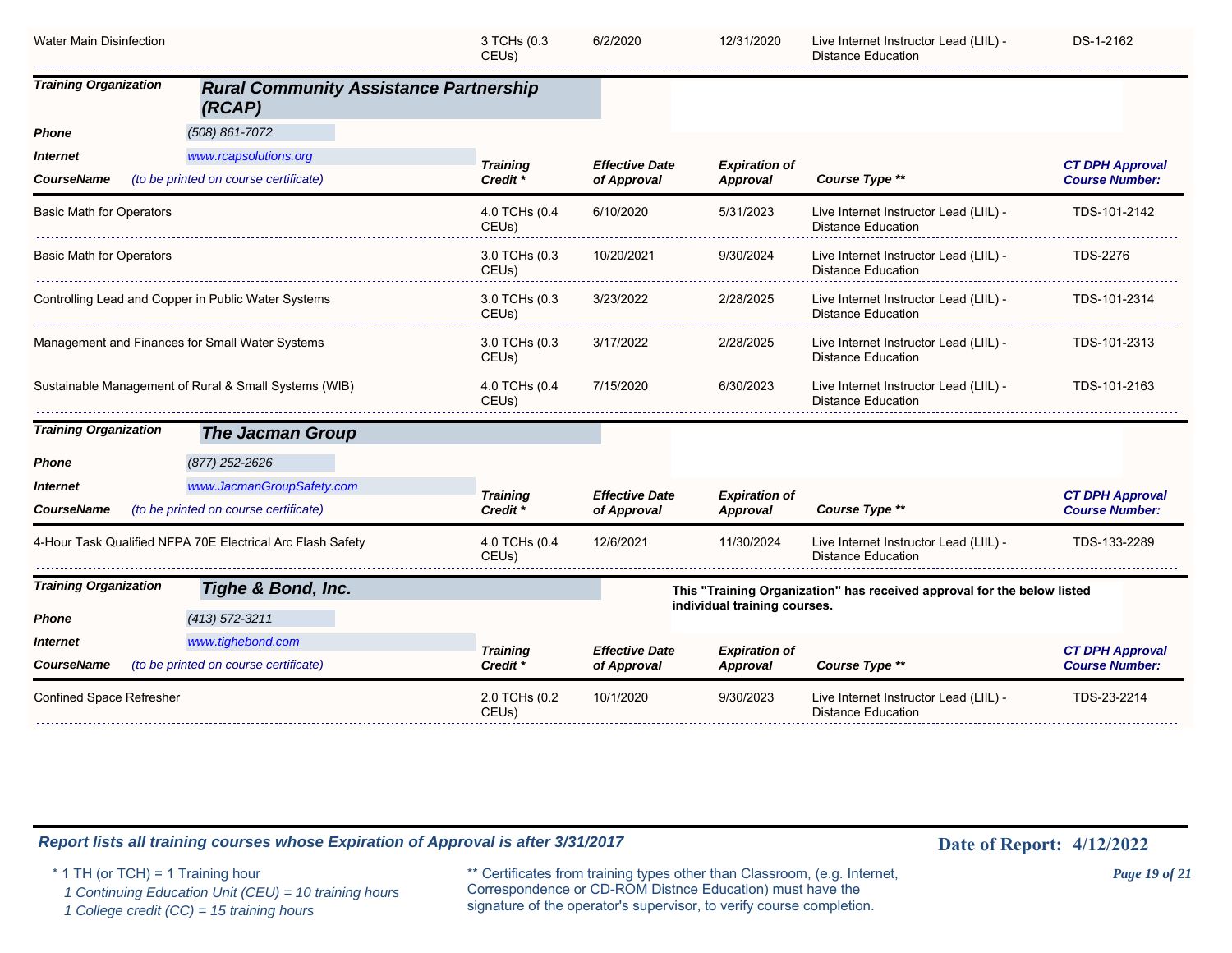| <b>Training Organization</b>                                                | <b>U.S. EnvironmentaL Protection Agency (US</b><br>EPA) - Water Security Division - Threats<br><b>Analysis, Prevention, &amp; Preparedness Branch</b><br>(TAPP) |                                     |                                      |                                  |                                                                         |                                                 |
|-----------------------------------------------------------------------------|-----------------------------------------------------------------------------------------------------------------------------------------------------------------|-------------------------------------|--------------------------------------|----------------------------------|-------------------------------------------------------------------------|-------------------------------------------------|
| <b>Phone</b>                                                                | (202) 564-3797                                                                                                                                                  |                                     |                                      |                                  |                                                                         |                                                 |
| <b>Internet</b>                                                             |                                                                                                                                                                 | <b>Training</b>                     | <b>Effective Date</b>                | <b>Expiration of</b>             |                                                                         | <b>CT DPH Approval</b>                          |
| <b>CourseName</b>                                                           | (to be printed on course certificate)                                                                                                                           | Credit *                            | of Approval                          | <b>Approval</b>                  | Course Type **                                                          | <b>Course Number:</b>                           |
| New England Water Sector Cybersecurity Forum                                |                                                                                                                                                                 | 2.0 TCHs (0.2<br>CEUs)              | 5/19/2021                            | 4/30/2024                        | Live Internet Instructor Lead (LIIL) -<br><b>Distance Education</b>     | TDS-100-2273                                    |
| <b>Training Organization</b>                                                | <b>Vector Solutions</b>                                                                                                                                         |                                     |                                      |                                  |                                                                         |                                                 |
| Phone                                                                       | $(866)$ 546-1212                                                                                                                                                |                                     |                                      |                                  |                                                                         |                                                 |
| <b>Internet</b><br><b>CourseName</b>                                        | (to be printed on course certificate)                                                                                                                           | <b>Training</b><br>Credit *         | <b>Effective Date</b><br>of Approval | <b>Expiration of</b><br>Approval | Course Type **                                                          | <b>CT DPH Approval</b><br><b>Course Number:</b> |
|                                                                             | Basics of Water Resouces: Groundwater Contamination (RV-6849)                                                                                                   | 2.0 TCHs (0.2<br>CEU <sub>s</sub> ) | 10/20/2021                           | 9/30/2024                        | Internet - Distance Education                                           | TDS-132-2265                                    |
|                                                                             | Basics of Water Resources: Groundwater Hydrology (RV-7594)                                                                                                      | 1.0 TCHs (0.1<br>CEUs)              | 10/20/2021                           | 9/30/2024                        | Internet - Distance Education                                           | TDS-132-2266                                    |
| <b>Training Organization</b>                                                | <b>WaterOperator.org</b>                                                                                                                                        |                                     |                                      |                                  |                                                                         |                                                 |
| Phone                                                                       | (866) 522-2681                                                                                                                                                  |                                     |                                      |                                  |                                                                         |                                                 |
| <i><b>Internet</b></i>                                                      | <b>WaterOperator.org</b>                                                                                                                                        | <b>Training</b>                     | <b>Effective Date</b>                | <b>Expiration of</b>             |                                                                         | <b>CT DPH Approval</b>                          |
| <b>CourseName</b>                                                           | (to be printed on course certificate)                                                                                                                           | Credit *                            | of Approval                          | <b>Approval</b>                  | Course Type **                                                          | <b>Course Number:</b>                           |
| Groundwater and Well Care for Public Water Systems<br>public-water-systems) | (http://wateroperator.thinkific.com/courses/groundwater-and-well-care-for-                                                                                      | 2.0 TCHs (0.2<br>CEUs)              | 5/28/2020                            | 4/30/2023                        | Internet - Distance Education                                           | TDS-129-2141                                    |
| <b>Training Organization</b>                                                | <b>Weston &amp; Sampson</b>                                                                                                                                     |                                     |                                      |                                  | This "Training Organization" has received approval for the below listed |                                                 |
| <b>Phone</b>                                                                | $(351)$ 322-4799                                                                                                                                                |                                     |                                      | individual training courses.     |                                                                         |                                                 |
| <b>Internet</b>                                                             | www.westonandsampson.com                                                                                                                                        | <b>Training</b>                     | <b>Effective Date</b>                | <b>Expiration of</b>             |                                                                         | <b>CT DPH Approval</b>                          |
| <b>CourseName</b>                                                           | (to be printed on course certificate)                                                                                                                           | Credit *                            | of Approval                          | <b>Approval</b>                  | Course Type **                                                          | <b>Course Number:</b>                           |
| Bloodborne Pathogens - 2 Hour                                               |                                                                                                                                                                 | 2.0 TCHs (0.2<br>CEUs)              | 2/23/2021                            | 7/31/2022                        | Live Internet Instructor Lead (LIIL) -<br><b>Distance Education</b>     | TDS-94-2229                                     |
| Hazard Communication/ Right To Know - 2 Hour                                |                                                                                                                                                                 | 2.0 TCHs (0.2<br>CEU <sub>s</sub> ) | 2/23/2021                            | 7/31/2022                        | Live Internet Instructor Lead (LIIL) -<br><b>Distance Education</b>     | TDS-94-2230                                     |

 *1 Continuing Education Unit (CEU) = 10 training hours*

 *1 College credit (CC) = 15 training hours*

\* 1 TH (or TCH) = 1 Training hour \*\* Certificates from training types other than Classroom, (e.g. Internet, *Page 20 of 21* Correspondence or CD-ROM Distnce Education) must have the signature of the operator's supervisor, to verify course completion.